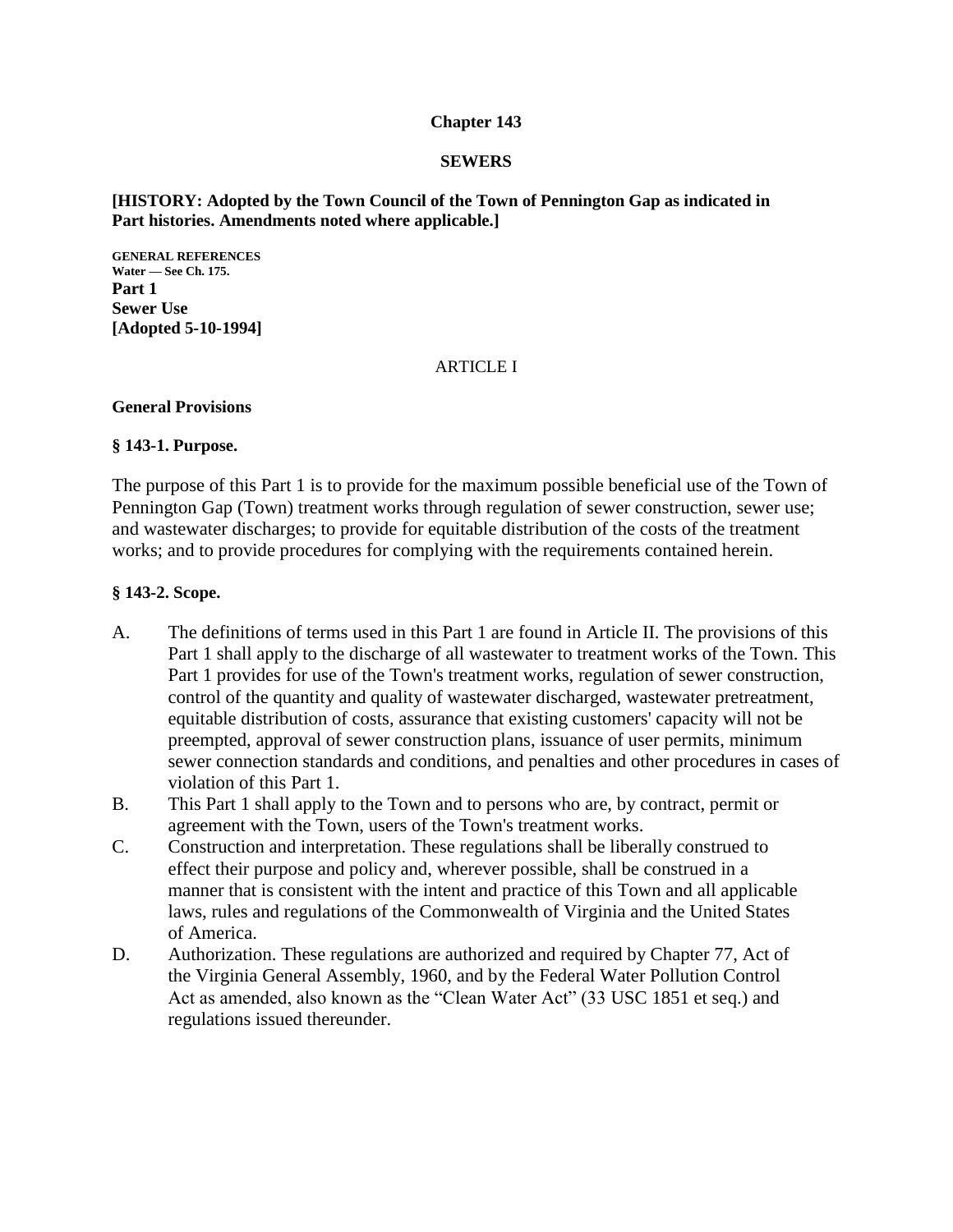### **§ 143-3. Administration.**

Except as otherwise provided herein, the director of the Town's treatment works shall administer, implement, and enforce the provisions of this Part 1.

## **§ 143-4. Fees and charges.**

- **A** All fees and charges payable under the provisions of this Part 1 shall be paid to the Town. Such fees and charges shall be as set forth herein or as established in Part 2 of this chapter, as amended.
- B. All user fees, penalties and charges collected under this Part 1 and Part 2 of this chapter shall be used for the sole purpose of constructing, operating or maintaining the treatment works of the Town, or the retirement of debt incurred for same.
- C. All fees and charges payable under the provisions of this Part 1 are due and payable upon the receipt of notice of charges. Unpaid charges shall become delinquent and shall be subject to penalty and interest charges as provided for in Part 2 of this chapter, as amended.

## **§ 143-5. Inspections.**

- A. The Director or person authorized by the Town or authorized state or federal officials, bearing the proper credentials and identification, shall be permitted to enter all premises where an effluent source or treatment system is located at any reasonable time for the purposes of inspection, observation, measurement, and sampling of the wastewater discharge to ensure that discharge to the treatment works is in accordance with the provisions of this Part 1.
- B. The Director, bearing proper credentials and identification, shall be permitted to enter all private property through which the Town holds an easement for the purposes of inspection, observation, measurement, sampling, repair, and maintenance of any of the Town's treatment works lying within the easement. All entry and any subsequent work on the easement shall be done in full accordance with the terms of the easement pertaining to the private property involved.
- C. While performing any necessary work on private properties referred to in Subsections A and B above, the Director shall observe all safety procedures applicable to the premises.

## **§ 143-6. Vandalism.**

No person shall maliciously, willfully, or negligently break, damage, destroy, uncover, deface, or tamper with any structure, appurtenance or equipment which is a part of the Town's treatment works. Any person who violates this section shall be persecuted under applicable state and local laws.

## **§ 143-7. Amendments.**

Proper notice shall be given in accordance with applicable provisions of the Town Charter, state and federal law, prior to adoption of any amendments of this Part 1.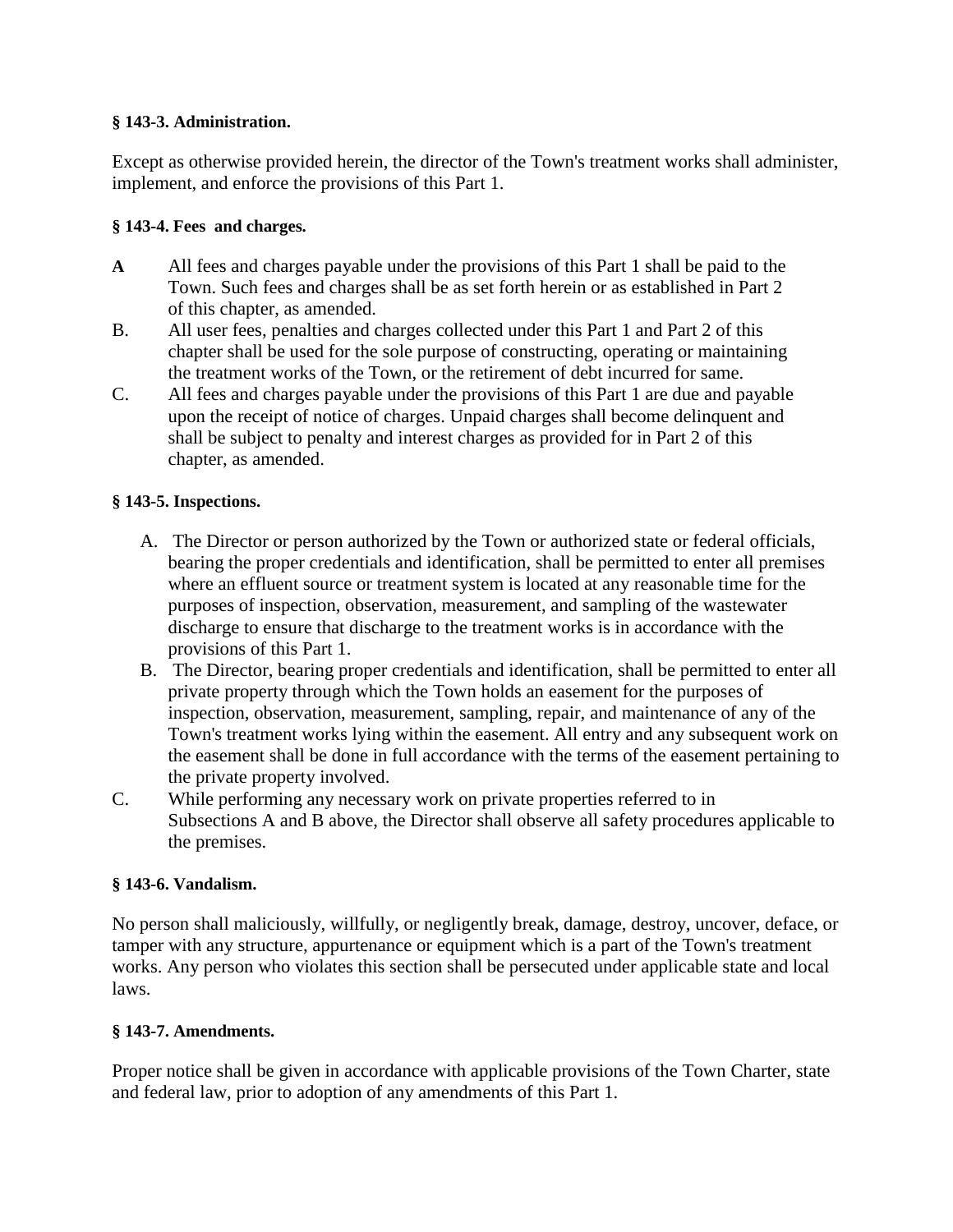### ARTICLE II

### **Definitions**

### **§ 143-8. Specific definitions.**

Unless the context of usage indicates otherwise, the meaning of specific terms in this Part 1 shall be as follows:

ACT —% The Federal Clean Water Act, 33 USC 1251 et seq.

APPROVAL AUTHORITY —% The Executive Director or Director of the State Water Control Board.

ASTM —% The American Society for Testing and Materials.

## AUTHORIZED REPRESENTATIVE OF INDUSTRIAL USER

A. A principal executive officer of at least the level of vice president, if the industrial user is a corporation; or

B. A general partner or proprietor if the industrial user is a partnership or sole proprietorship respectively; or

C. A duly authorized representative of the individual designated in Subsection A or B above, if such representative is responsible for the overall operation of the facility from which the discharge to the POTW originates. The authorization must be submitted to the Director prior to or together with any reports to be signed by the authorized representative.

BOD (BIOCHEMICAL OXYGEN DEMAND) —% The quantity of oxygen used in the biochemical oxidation of organic matter under standard laboratory procedure in five days at 20° C., expressed in milligrams per liter.

BUILDING SEWER —% The extension from a building wastewater plumbing facility to the treatment works.

COMBINED SEWER —% A sewer intended to receive both wastewater and storm- or surface water.

COMPATIBLE POLLUTANTS —% Wastewater constituents which the wastewater treatment plant is designed to treat, and wastewater substances which will not inhibit the wastewater treatment processes employed or will not pass through the treatment plant substantially untreated or be otherwise detrimental to the receiving stream.

CONNECTION —% Any point of discharge, directly or indirectly, including all collector systems, into the Town's sewerage system by, but not limited to, conduits, lines, pipes, force mains and pump stations.

CONSTITUENT —% Any analytically defined perimeter of wastewater.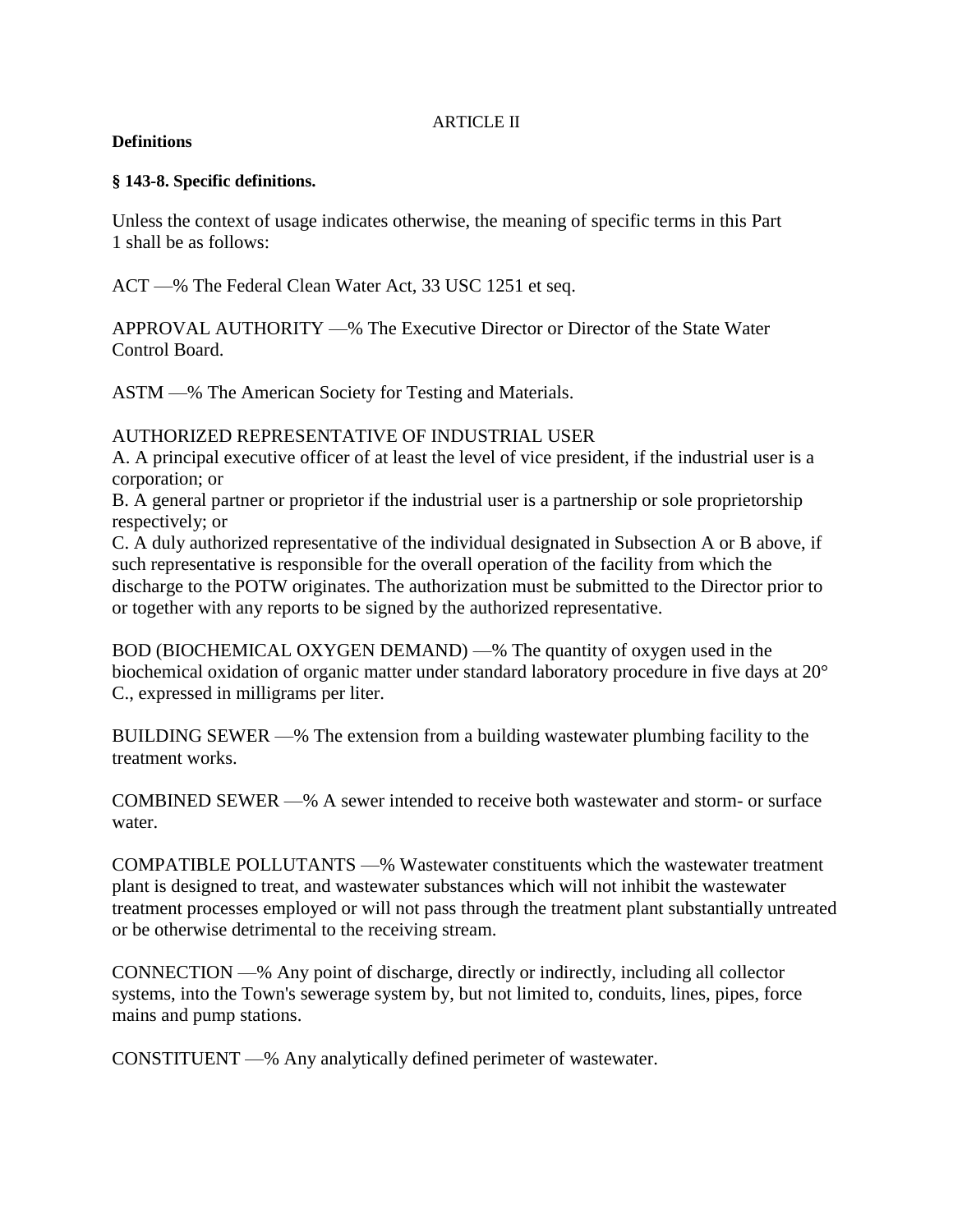COSTS —% All items of expense, direct or indirect, including overhead and general administrative items.

DAY —% The twenty-four-hour period beginning at 12:01 a.m.

DISCHARGER —% A person or persons, firm, county or municipality, company, industry or other similar sources of wastewater who or which introduces such into the POTW.

DOMESTIC WASTES —% The waste produced from noncommercial or nonindustrial activities, and which result from normal human living processes, which are of substantially similar origin and strength to those typically produced in households, including wastes from sanitary conveniences.

EASEMENT —% An acquired legal right for the specific use of land owned by others.

EFFLUENT —% Wastewater flowing out of any facility designed to treat, convey or retain wastewater.

EPA —% The United States Environmental Protection Agency.

GARBAGE —% The solid animal and vegetable wastes resulting from the domestic or commercial handling, storage, dispensing, preparation, cooking, and serving of foods.

GRAB SAMPLE —% A sample which is taken from a waste stream on a one-time basis with no regard to the flow in the waste stream and without consideration of time, but shall reasonably reflect actual discharge conditions for that period of time.

GROUNDWATER —% Water below the surface of the earth.

HOLDING TANK WATER —% Wastewater from any tank, vessel, vehicle, pond or other devices whose primary purpose is to contain and/or store wastewater.

INDUSTRIAL USER or SIGNIFICANT DISCHARGER —% A source of indirect discharge, or a nondomestic discharge to a treatment works. (See also "significant industrial user").

INDUSTRIAL WASTEWATER —% All water-carried waste and wastewater of the community, excluding domestic wastewater, and shall include all wastewater from any producing, manufacturing, processing, institutional, commercial, agricultural, or other operations from which the wastewater discharged includes wastes of nonhuman origin, and is not otherwise classified as domestic wastewater.

INTERFERENCE —% An inhibition or disruption of the POTW, its treatment processes or operations, or its sludge processes, which clearly causes, in whole or in part, a violation of any requirement of the POTW's VPDES permit, including those discharges that prevent the use or disposal of sludge by the POTW in accordance with any federal or state laws, regulations, permits or sludge management plans.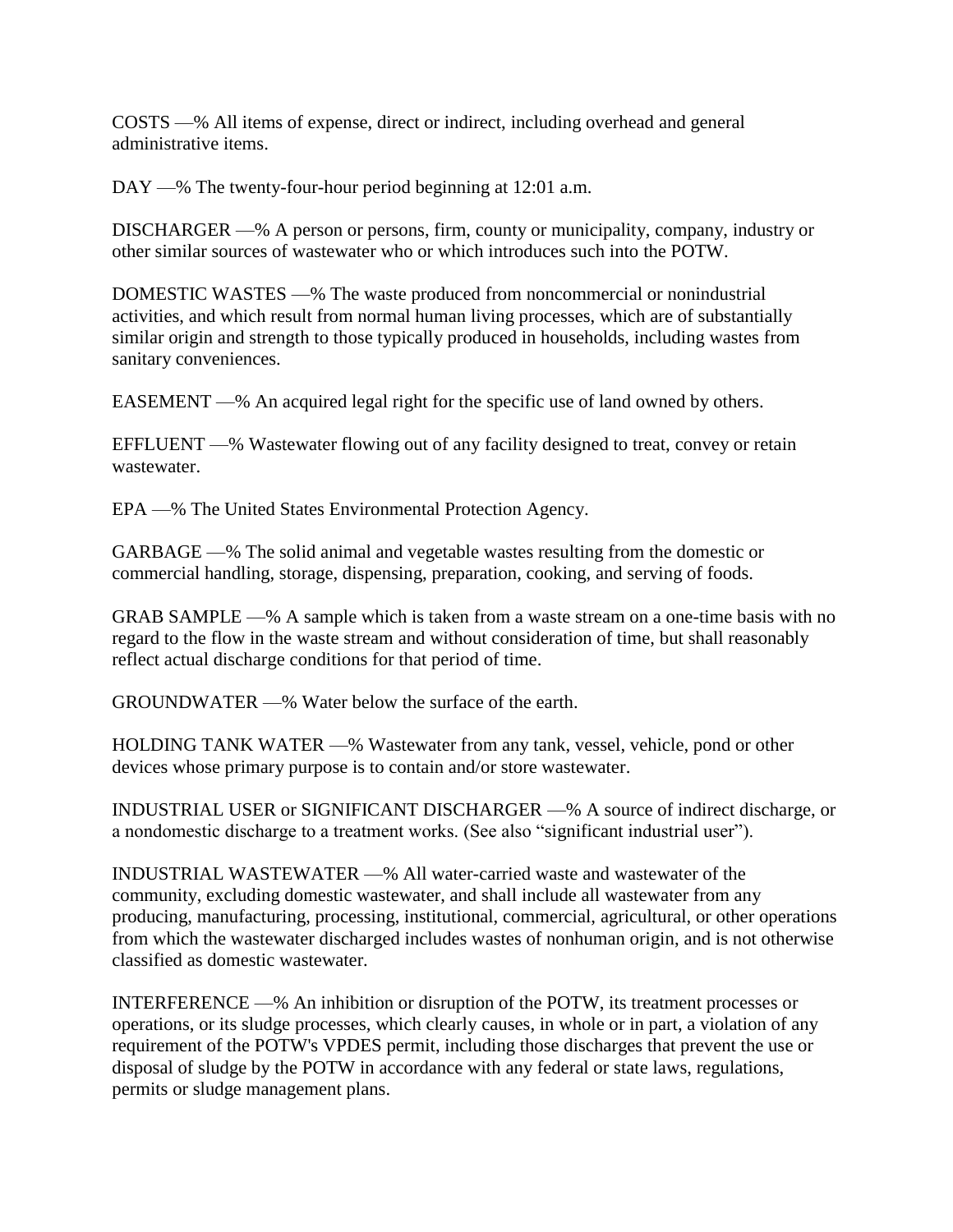LEACHATE —% A solution or product obtained by leaching, i.e., liquid that has passed through or originated in landfill garbage and is collected as runoff.

MANAGER —% The Town of Pennington Gap or designee.

MAXIMUM PERMISSIBLE CONCENTRATION —% The highest allowable constituent concentration contained in a direct or esdirect discharge into the sewerage system.

MAY; SHALL —% "May" is permissible; "shall" is mandatory.

NATURAL OUTLET —% Any outlet into a watercourse, pond, ditch, lake, or any other body of surface or groundwater.

NUISANCE —% Anything which is determined by the Town to be injurious to health, or is unreasonably offensive to the senses, or any unreasonable obstruction to the use of property, so as to unreasonably interfere with the comfort or enjoyment of life or property, whether it affects an entire community or neighborhood, or any considerable number of persons, although the extent of the annoyance or damage inflicted upon individuals may be unequal.

O&M —% Operation and maintenance.

OVERLOAD —% The imposition of any constituent or hydraulic loading on a treatment or conveyance facility in excess of its design and/or legally authorized capacity.

OWNER —% The person or persons who legally own, lease, or occupy private property with wastewater facilities which discharge, or will discharge, to the Town's treatment works.

PARTICIPANT —% A local government user of the Town's system.

PASS-THROUGH —% The discharge of pollutants through a POTW into state waters in quantities or concentrations which are a cause, in whole or in part, of a violation of any requirement of the POTW's VPDES permit, including an increase in the magnitude or duration of a violation.

PERMIT —% An industrial wastewater discharge permit issued pursuant to these regulations.

PERSON —% Any individual, firm, company, association, society, partnership, corporation, municipality, or other similar organization, agency, or group.

pH —% The logarithm of the reciprocal of the hydrogen ion concentration expressed in grams per liter of solution as determined by Standards Methods.

POTW (PUBLICLY OWNED TREATMENT WORKS) —% Any sewage treatment works that is owned by a state or municipality. Sewers, pipes, or other conveyances are included in this definition only if they convey wastewater to a POTW providing treatment.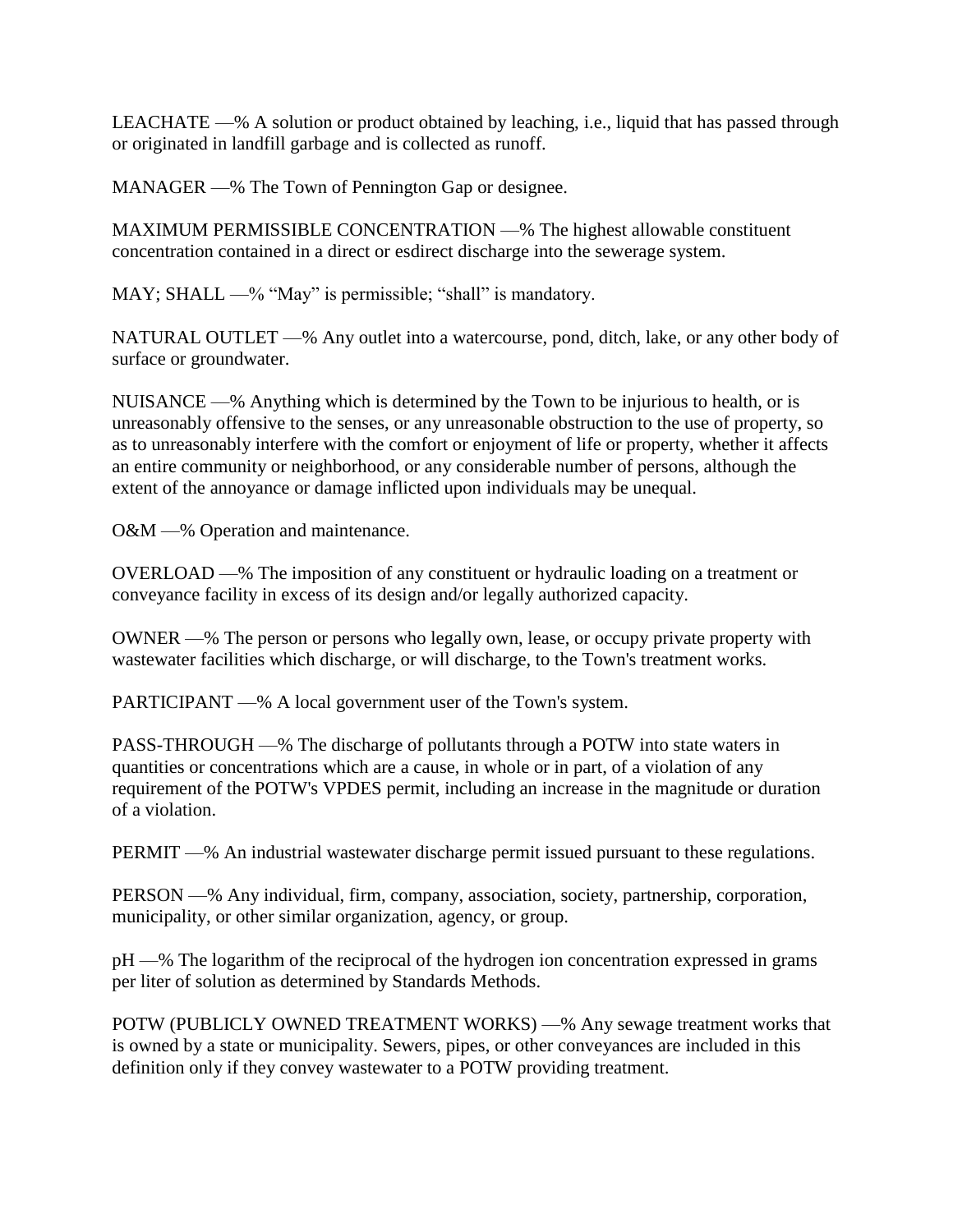PRE-TREATMENT —% The reduction of the amount of pollutants, the elimination of pollutants, or the alteration of the nature of pollutant properties in wastewater prior to discharge to the Town of Pennington Gap's treatment works.

PRE-TREATMENT STANDARD —% Any regulation containing pollutant discharge limits promulgated by the EPA in accordance with Section 307(b) and (c) of the Act, which applies to industrial users.

PROPERLY SHREDDED GARBAGE —% Garbage that has been shredded to such a degree that all particles will be carried freely under flow conditions normally prevailing in the treatment works, with no particle greater than 1/2 inch in any dimension.

RADIOACTIVE MATERIAL —% Material containing chemical elements that spontaneously change their atomic structure by emitting any particles or rays.

REGULATIONS —% This series of regulations contained herein, or any individual regulation or subsection thereof.

RESIDENTIAL USER (CLASS I) —% All premises used only for human residency and which are connected to the treatment works.

SANITARY WASTEWATER —% Wastewater discharged from sanitary conveniences of dwellings, office buildings, industrial plants, or institutions.

SECTION —% A section of these regulations.

SEPTIC TANK WASTE —% Wastewater from septic tank treatment systems.

SEWAGE —% The water-carried wastes created in, or to be carried away from, residences, hotels, schools, hospitals, industrial establishments, commercial establishments, or any other private or public building, together with such industrial wastes as may be present. Sewage is included in the term "wastewater" as defined below.

SEWER —% A pipe or conduit, generally closed, for carrying wastewater.

SEWERAGE SYSTEM —% A network of wastewater collection, conveyance, treatment and disposal facilities interconnected by sewers and connecting, directly or indirectly, to the outfall sewers, sewage collection systems, pumping, power and other equipment, and their appurtenances, extensions, improvements, remodeling, additions, and alterations thereof; and any work, including the land that will be an integral part of the treatment process or is used for ultimate disposal of residues resulting from such treatment.

## SIGNIFICANT INDUSTRIAL USER

A. Has a process wastewater flow of 25,000 gallons or more per average workday (excludes sanitary, noncontact cooling and boiler blowdown wastewater);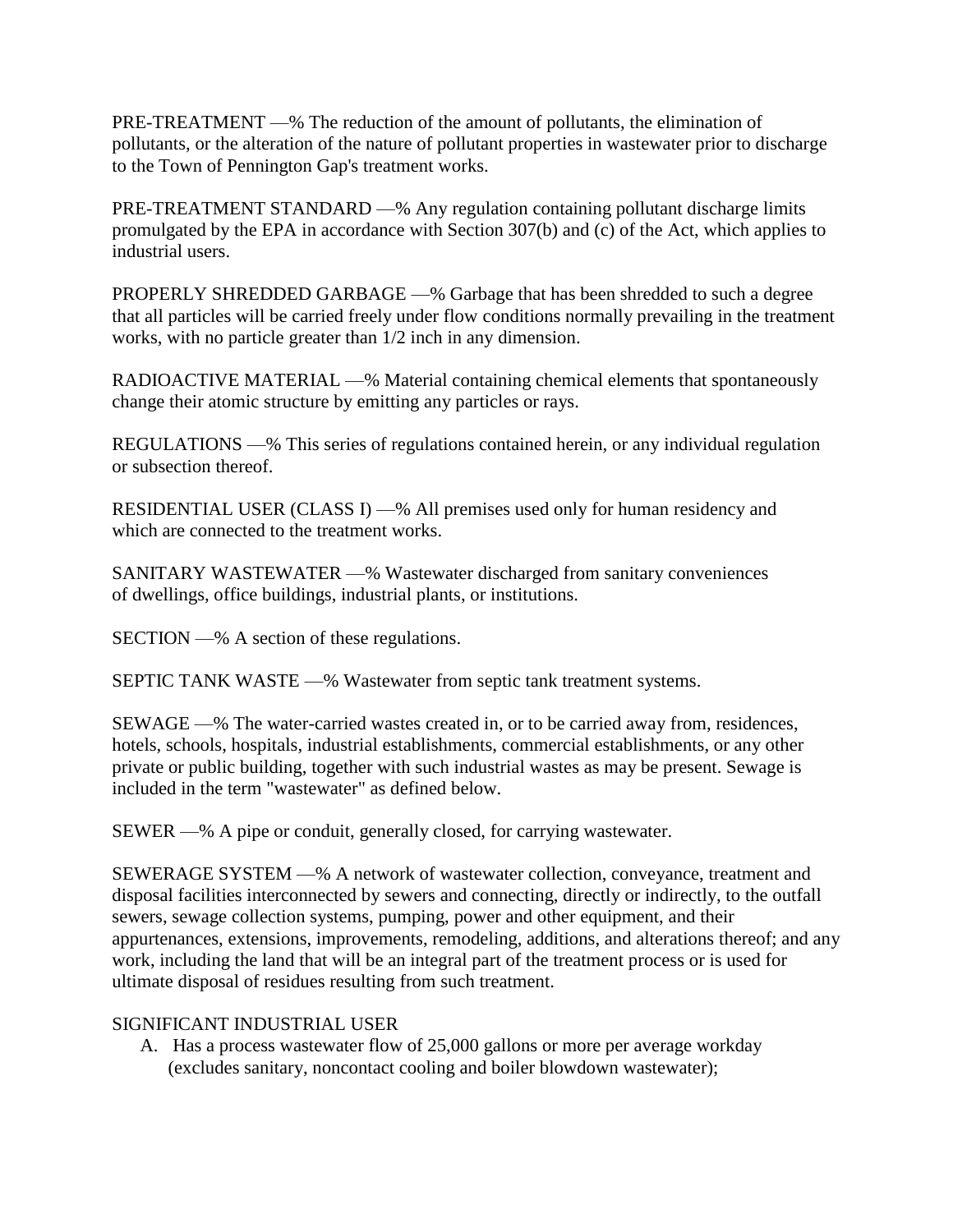- B. Contributes a process waste stream which makes up 5% or more of the average dry weather hydraulic or organic capacity of the POTW;
- C. Is subject to categorical pretreatment standards; or
- D. Has significant impact, either singularly or in combination with other significant dischargers, on the treatment works or the quality of its effluent.

STANDARD METHODS —% The latest edition of Standard Methods for the Examination of Water and Wastewater, published by the American Public Health Association, Water Pollution Control Federation and American Water Works Association.

STATE —% The Commonwealth of Virginia.

STORM SEWER —% A sewer for conveying storm-, surface, and other waters, which is not intended to be transported to a treatment works.

STORMWATER —% Any sewer which carries storm- and surface waters and drainage.

SURFACE WATER —% Water which occurs when the rate of precipitation exceeds the rate at which water may infiltrate into the soil.

SUSPENDED SOLIDS —% The total suspended matter that either floats on the surface of, or is in suspension in, water or wastewater as determined by Standard Methods.

TOWN —% The Town of Pennington Gap, Virginia.

TOXIC DISCHARGE —% Any substance, whether gaseous, liquid, or solid, which when discharged to the sewer system in sufficient quantities interferes with any sewage treatment process, materially increases the cost of treatment, constitutes a hazard to any beneficial use, including recreation, ascribed to the receiving waters of the effluent from the sewage treatment plant or facility, causes a hazard to any portion of the sewerage system, constitutes a hazard to living organisms, or interferes with sludge disposal.

TOXICS —% Any of the pollutants designated by federal regulations pursuant to Section 307(a)(1) of the Act.

TRADE SECRETS —% Include, but are not limited to, any formula, plan, pattern, process, tool, mechanism, compound, procedure, production data, or compilation of information which is not patented, which is known only to certain individuals within a commercial concern who are using it to fabricate or produce a compound, an article of trade, or a service having commercial value, and which gives its users an opportunity to obtain a business advantage over competitors who do not know or use it.

TREATMENT FACILITY —% Only those mechanical power-driven devices necessary for the transmission and treatment of pollutants (e.g., pump stations, unit treatment processes.)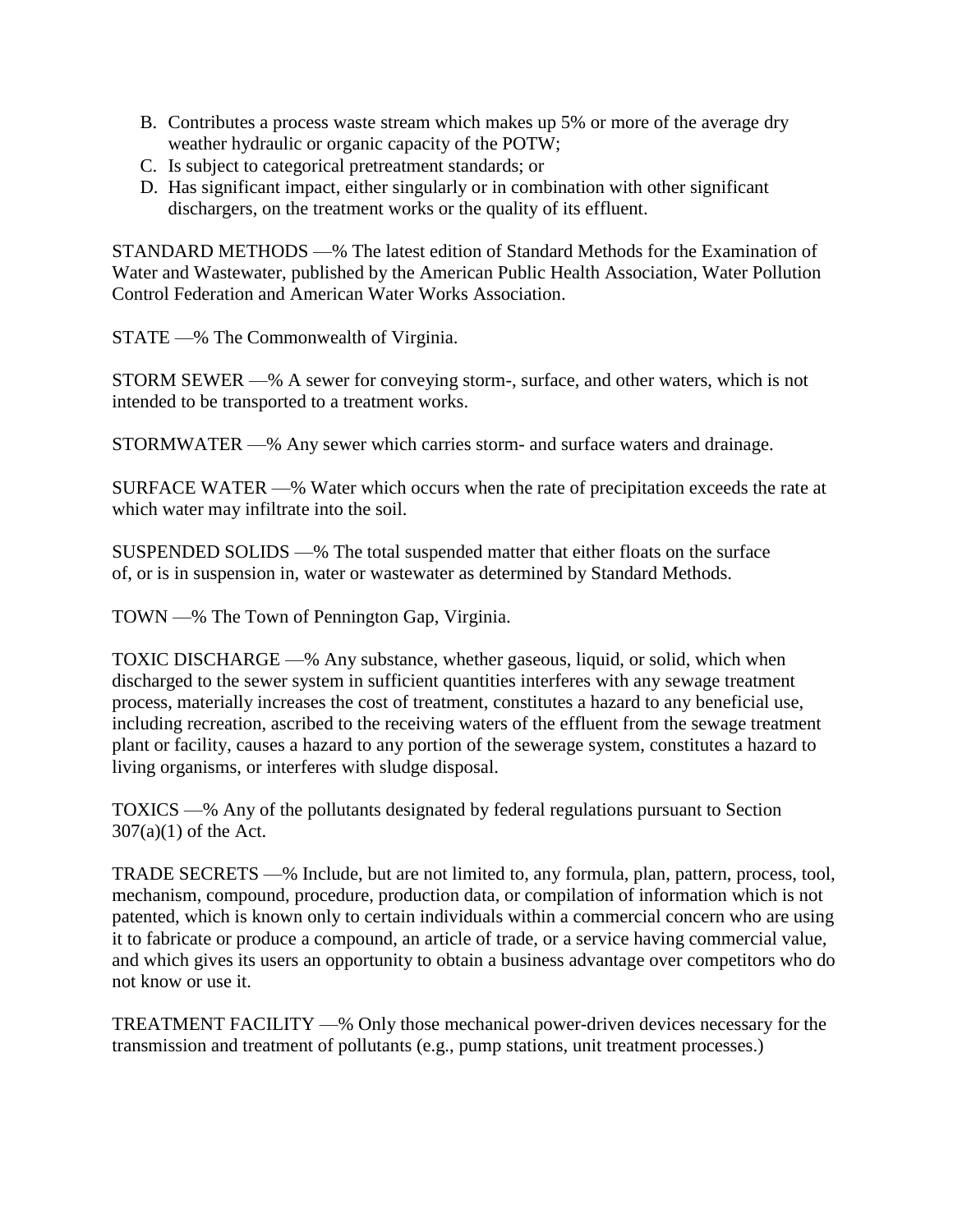TREATMENT WORKS —% Any devices and systems used for the storage, treatment, recycling and/or reclamation of sewage or liquid industrial waste, or other waste necessary to recycle or reuse water, including intercepting sewers, outfall sewers, sewage collection systems, individual systems, pumping, power and other equipment and their appurtenances; extensions, improvements, remodeling, additions, or alterations; and any works, including land that will be an integral part of the treatment process or is used for ultimate disposal of residues resulting from such treatment; or any other method or system used for preventing, abating, reducing, storing, treating, separating, or disposing of municipal waste or industrial waste, including waste in combined sewer, water and sanitary sewer systems.

UNPOLLUTED WATER —% Water to which no constituent has been added, either intentionally or accidentally, which would render such water unacceptable to any person having jurisdiction thereof for disposal to storm or natural drainage or directly to surface waters.

UNUSUAL WASTEWATER —% Water suitable for direct discharge to state waters which traditionally has not been discharged to the sanitary sewer.

USER —% A source of wastewater discharge into a POTW.

USER PERMIT —% A document issued by the POTW to the user that permits the connection and/or introduction of wastes into the treatment works under the provisions of this Part 1.

VPDES —% Virginia Pollutant Discharge Elimination System permit program, as administered by the Commonwealth of Virginia.

WASTEWATER —% A combination of liquid and water-carried wastes from residences, commercial buildings, industries, and institutions, together with any groundwater, surface water, or stormwater that may be present.

WPCF —% The Water Pollution Control Federation.

## **§ 143-9. General definitions.**

Unless the context of usage indicates otherwise, the meaning of terms in this Part 1 and not defined in § 143-8 above shall be as defined in the Glossary: Water and Wastewater Control Engineering prepared by Joint Editorial Board of the American Public Health Association, American Society of Civil Engineers, American Water Works Association, and Water Pollution Control Federation, Copyright 1969.

## ARTICLE III

## **Use of Treatment Works and Treatment Facility**

### **§ 143-10. Waste disposal.**

It shall not be permitted for any person to place, deposit, or allow to be deposited in any condition that may be considered as an unsanitary or unhygienic manner on public or private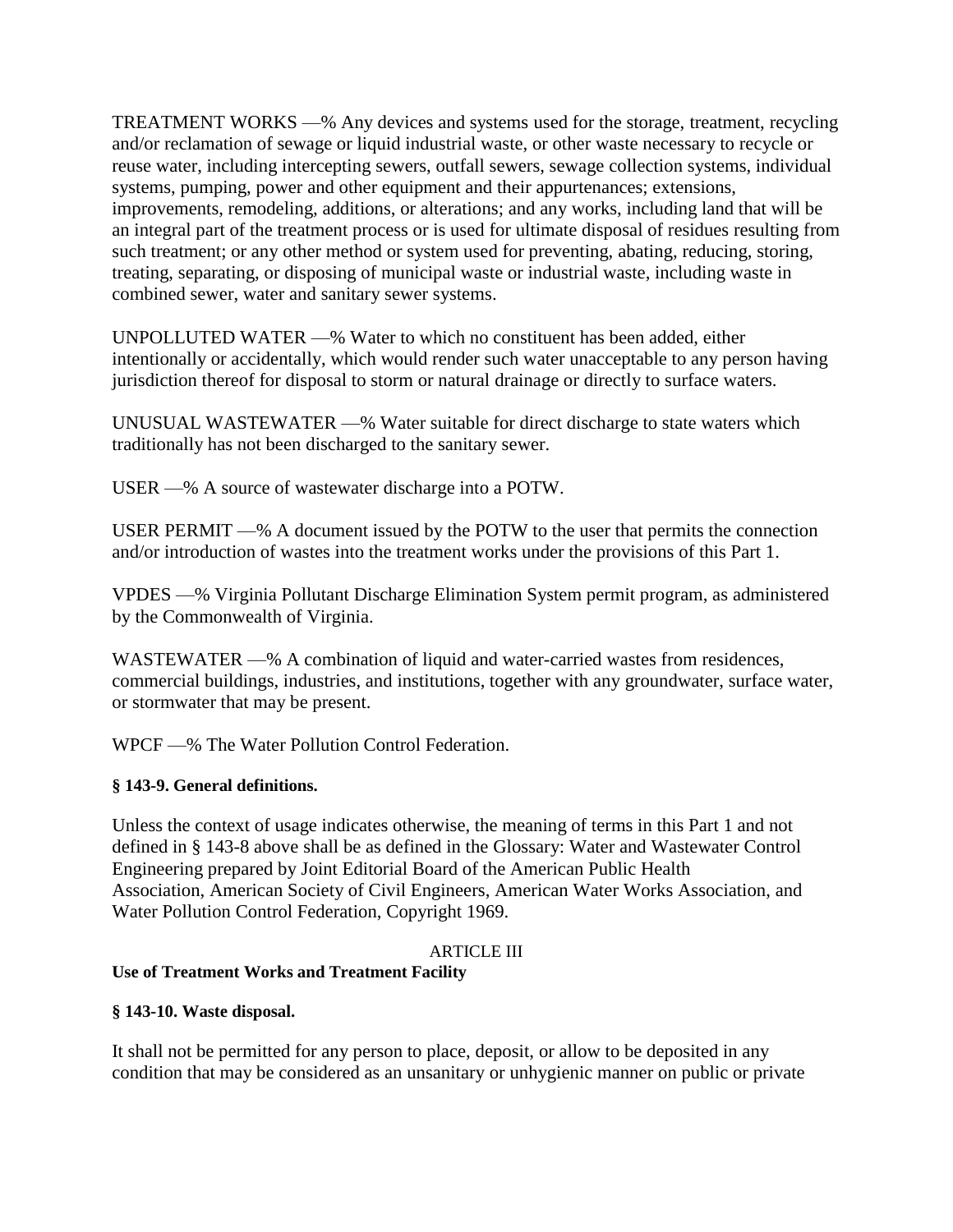property within the Town's service area any human or animal excrement, garbage, or other objectionable waste.

## **§ 143-11. Wastewater discharges.**

It shall be unlawful under state and federal law to discharge without a VPDES permit to any natural outlet within the Town's treatment area or in any area under its jurisdiction. Wastewater discharges to the Town's treatment works are not authorized unless permitted by the Manager in accordance with provisions of this Part 1.

## **§ 143-12. Wastewater disposal.**

Except as provided in this Part 1, it shall be unlawful to construct or maintain any privy, privy vault, septic tank, cesspool, or other facility intended or used for the disposal of wastewater.

## **§ 143-13. Connection to treatment works required.**

- A. The owner of any house, building or property which is used for commercial, industrial and/or residential purposes, abutting on any street, alley, or right-of-way in which there is or may be located a sewer connected to the treatment works of the Town, is required at the owner's expense to install suitable toilet facilities therein, and to connect such facilities to the proper sewer in accordance with the provisions of this Part 1.
- C. This section shall not apply to any person serviced by a privately constructed, owned, operated and maintained sewer and treatment facility which discharges directly to a natural outlet in accordance with the provisions of this Part 1 and applicable state and federal laws.

# ARTICLE IV

## **Building Sewers and Connections**

## **§ 143-14. Connection permit.**

- A. No person or entity shall uncover, make any connection with, use, alter, or disturb any wastewater sewer without first obtaining written permission from the Manager. Connections to the collector systems of the Town shall be by permission of the proper official and in accordance with this Part 1.
- B. There shall be required a permit for connections to the Town's treatment works and treatment facilities.
- C. Class II Industrial. In all cases the owner shall make application for a permit to connect to the Town's treatment works on a form furnished by the Town. The permit application shall be supplemented by wastewater information required to administer this Part 1. A permit and inspection fee of actual cost for a Class II connection permit shall be paid to the Town at the time the application is filed.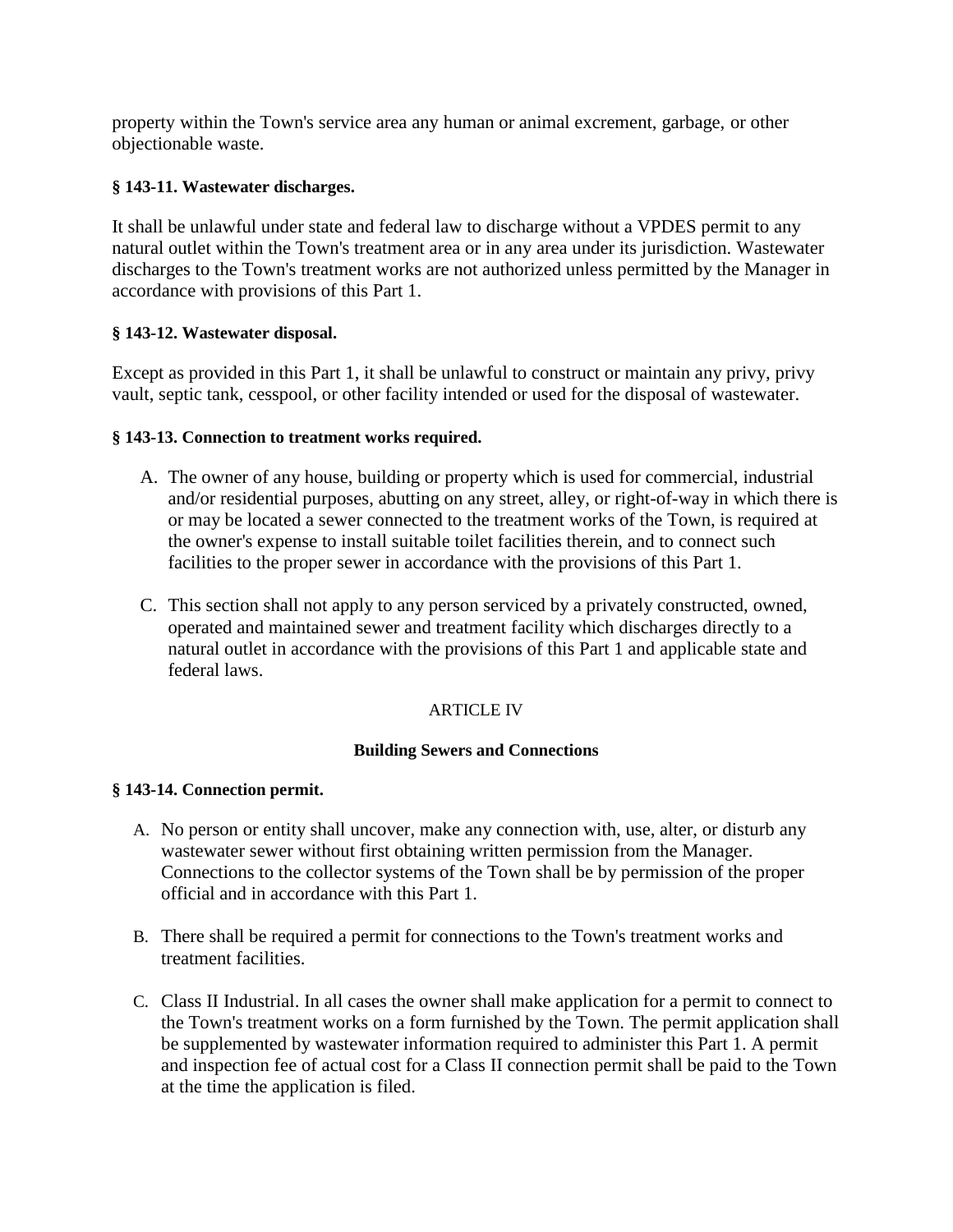### **§ 143-15. Connection costs; indemnification of Town.**

The costs and expenses incidental to the building sewer installation and connection to the Town's treatment works shall be borne by the owner. The owner shall indemnify the Town from any loss or damage that may directly or indirectly be occasioned by the installation of the building sewer.

### **§ 143-16. Separate connections required.**

A separate and independent building sewer shall be provided for every building, except where one building stands at the rear of another or an interior lot and no private sewer is available or can be constructed to the rear building through an adjoining alley, courtyard, or driveway, the building and the whole considered as one building sewer. The Town assumes no obligation or responsibility for damage caused by or resulting from any single building sewer which serves two buildings.

## **§ 143-17. Existing building sewers.**

Existing building sewers may be used for connection of new buildings only when they are found, on examination and test by the Manager, to meet the requirements of this Part 1.

### **§ 143-18. Building sewer design.**

The size, slope, alignment, construction materials, trench excavation and backfill methods, pipe placement, jointing and testing methods used in the construction and installation of a building sewer shall conform to the building and plumbing code or other applicable requirements of the Town. In the absence of code provisions or in amplification thereof, the materials and procedures set forth in appropriate specifications of the ASTM and WPCF shall apply.

### **§ 143-19. Building sewer elevation.**

Whenever practicable, the building sewer shall be brought to a building at an elevation below the basement floor. In buildings in which any building drain is too low to permit gravity flow to the Town's treatment works, wastewater carried by such building drain shall be lifted by approved means and discharged to a building sewer draining to the Town sewer.

### **§ 143-20. Surface runoff and groundwater drains.**

- A. No person shall connect roof, foundation, areaway, parking lot, roadway, or other surface runoff or groundwater drains to any sewer which is connected to a treatment works unless such connection is authorized in writing by the Manager. The connection of such drains shall conform to codes specified in § 143-21 or as specified by the Manager as a condition of approval of such connection.
- B. Except as provided in Subsection A above, roof, foundation, areaway, parking lot, roadway, or other surface runoff or groundwater drains shall discharge to natural outlets or storm sewers.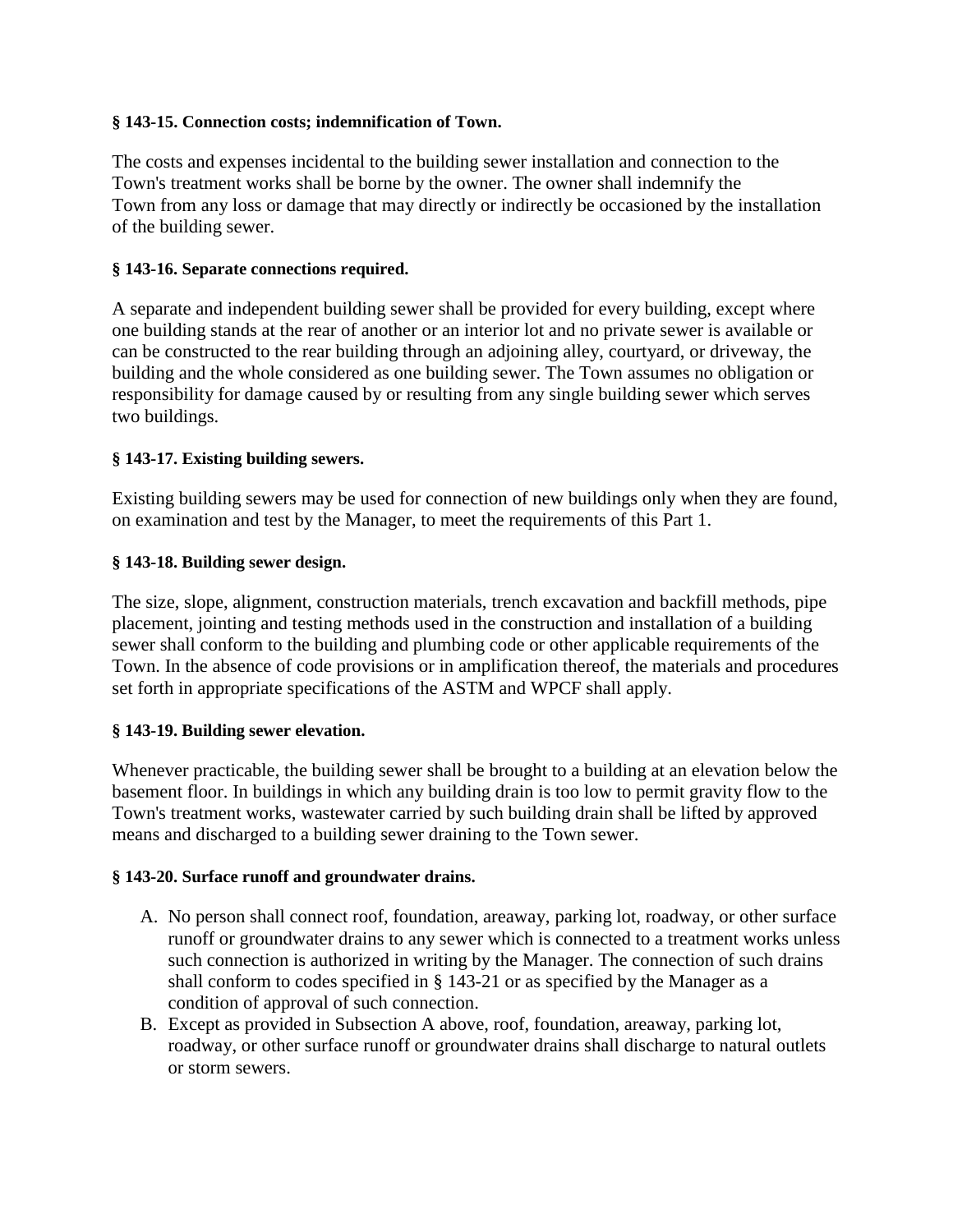C. All participants or other governmental entities having collector systems discharginginto the Town's treatment plant facilities shall implement an ongoing program of I/I abatement.

## **§ 143-21. Conformance to applicable codes.**

The connection of a building sewer into a treatment works shall conform to the requirements of the building and plumbing code or other applicable requirements of the Town, or the procedures set forth in appropriate specifications of the Commonwealth of Virginia Sewerage Regulations, Uniform Building Code of Virginia, and American Society of Testing Materials. The connections shall be made gastight and watertight and verified by proper testing. Any deviation from the prescribed procedures and materials must be approved in writing by the Manager before installation.

## **§ 143-22. Connection inspection.**

The applicant for a building sewer or other drainage connection permit shall notify the Manager when such sewer or drainage connection is ready for inspection prior to its connection to the Town's treatment works. Such connection inspections and testing as deemed necessary the Manager shall be made by the Manager. In the case of a connection to a participant's collector system an inspection shall be made by the Building Inspector or other authorized official.

## **§ 143-23. Excavation protection; property restoration.**

Excavations for building sewer installation shall be adequately guarded with barricades and lights so as to protect the public from hazard. Streets, sidewalks, parkways, and other public property disturbed in the course of the work shall be restored in a manner satisfactory to the Town.

## **§ 143-24. Protection of capacity for existing users.**

The Manager shall not issue a permit for any class of connection to the Town's treatment works or treatment facilities unless there is sufficient capacity, not legally committed to other users, in the treatment works or treatment facilities to convey and adequately treat the quantity of wastewater which the requested connection will add to the treatment works or treatment facility. The Manager may permit such a connection if there are legally binding commitments to provide the needed capacity.

## ARTICLE V

### **Conditions on Use of Treatment Works § 143-25. Special use of treatment works.**

All discharges of stormwater, surface water, groundwater, roof runoff, subsurface drainage, or other waters not intended to be treated in the treatment facility shall be made to storm sewers or natural outlets designed for such discharges, except as authorized under Article IV, § 143-20. Any connection, drain, or arrangement which will permit any such waters to enter any other sewer shall be deemed to be a violation of this section and this Part 1.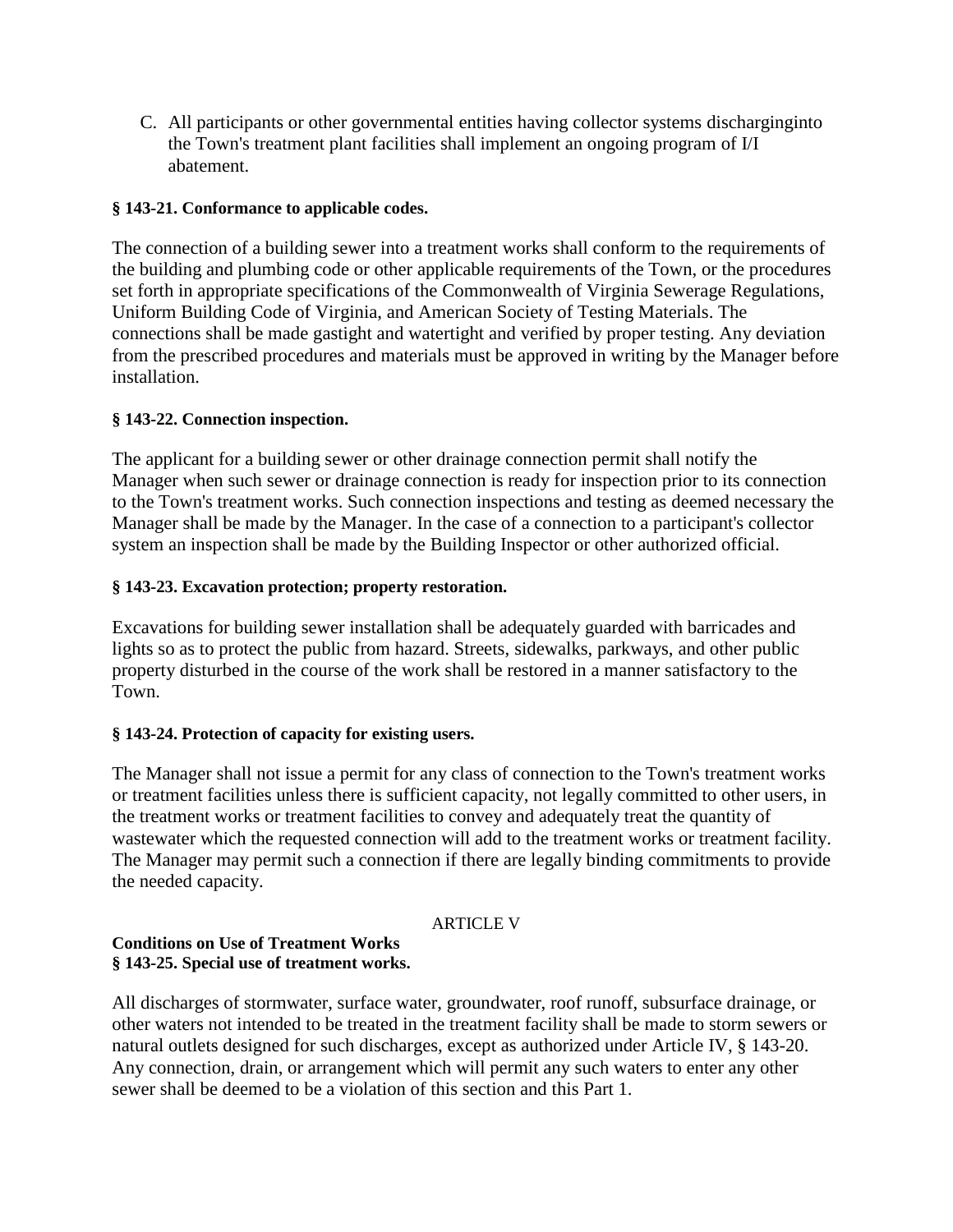#### **§ 143-26. General prohibition upon industrial users.**

An industrial user shall not introduce any pollutants into the Town's treatment works which will pass through or interfere with the operation or performance of the treatment facilities.

### **§ 143-27. Restricted discharges.**

A. No person shall discharge or cause to be discharged to any of the Town's treatment works any substances, materials, waters, or wastes in such quantities or concentrations which do or are likely to:

(1) Create a fire or explosion hazard, including, but not limited to, gasoline, benzene, naphtha, fuel oil, or other flammable or explosive liquid, solid, or gas; (2) Cause corrosive damage or hazard to structures, equipment, or personnel of the wastewater facilities, but in no case discharges with the following properties: having a pH lower than 5.0 or greater than 9.0. These requirements may be modified for treatment works and treatment facilities designed to accommodate greater ranges;

(3) Cause obstruction to the flow in sewers, or other interference with the operation of treatment facilities due to accumulation of solid or viscous materials; (4) Constitute a rate of discharge or substantial deviation from normal rates of discharge ("slug discharge") sufficient to cause interference in the operation and performance of the treatment facilities;

(5) Contain heat in amounts which are likely to accelerate the biodegradation of wastes, causing the formation of excessive amounts of hydrogen sulfide in the treatment works or inhibit biological activity in the treatment facilities, but in no case shall the discharge of heat cause the temperature in the Town wastewater sewer to exceed  $58^{\circ}$  C (150 $^{\circ}$  F) or the temperature of the influent to the treatment facilities to exceed 40 $\degree$  C (104 $\degree$  F) unless the facilities can accommodate such heat and the Town has obtained prior approval from the approval authority; (6) Contain more than 100 milligrams per liter of non-biodegradable oils of mineral or petroleum origin;

(7) Contain floatable oils, fat, or grease;

(8) Contain noxious, malodorous gas or substance which is present in quantities that create a public nuisance or a hazard to human or animal life;

(9) Contain radioactive wastes in harmful quantities as defined by applicable state and federal regulations;

(10) Contain any garbage that has not been properly shredded; or any trucked or hauled pollutants, except at discharge points designated by the POTW.

(11) Any pollutants inducing oxygen demanding pollutants (BOD, etc.) release at a flow rate and/or pollutant concentration which a user knows or has reason to know will cause interference to the POTW. In no case shall a slug load have a flow rate or contain concentration or qualities of pollutants that exceed for any time period longer than 15 minutes more than five times the average twentyfourhour concentration, qualities, or flow during normal operation.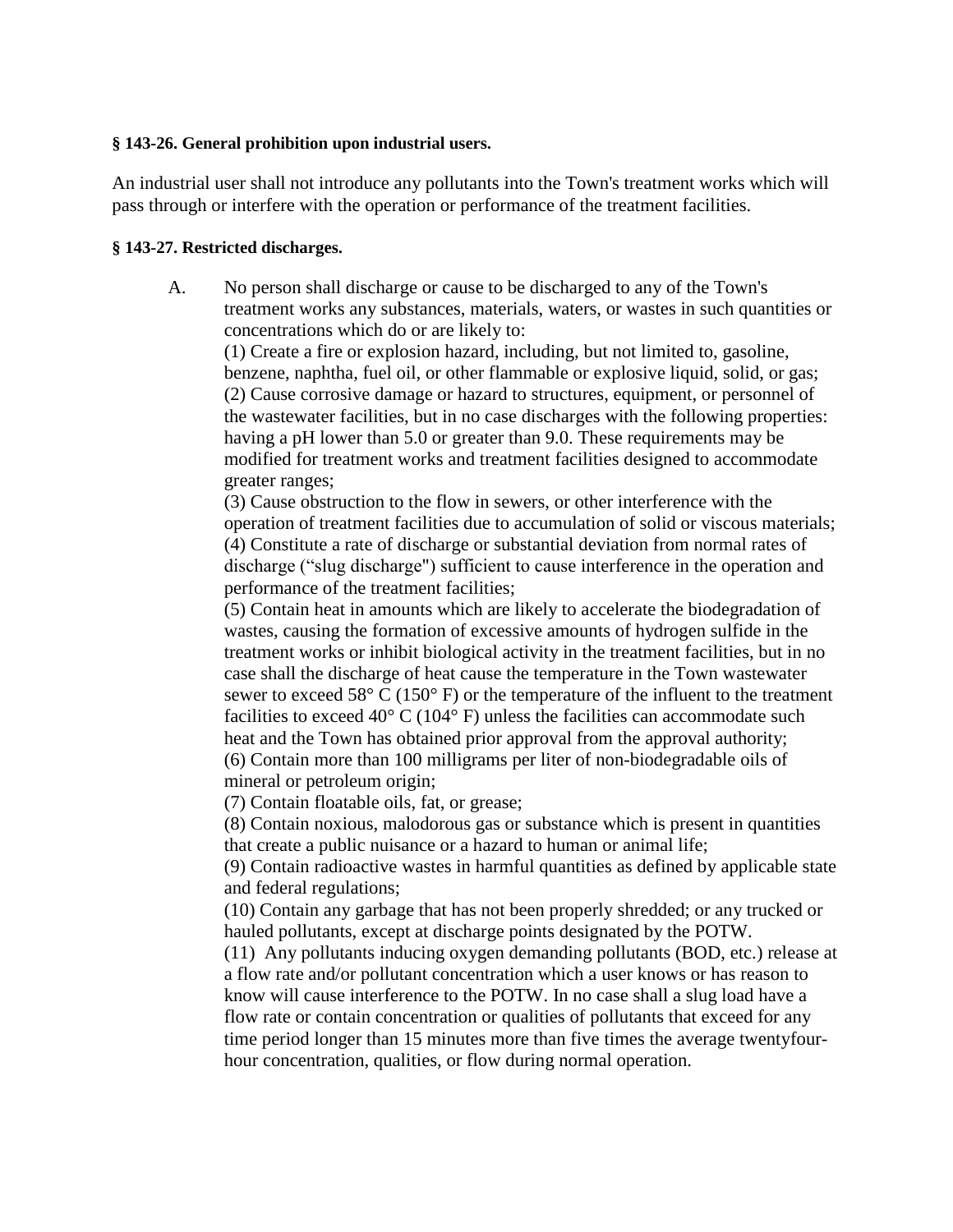(12) Contain any odor- or color-producing substances exceeding concentration limits which may be established by the Manager for purposes of meeting the Town's VPDES permit.

B. If, in establishing discharge restrictions, discharge or pretreatment standards pursuant to this article, the Manager establishes concentration limits to be met by a user, the Manager, in lieu of concentration limits, may establish mass limits of comparable stringency for an individual user at the request of such user. Upon approval by the state such limits should become pretreatment standards. In addition, the Manager may require such remedies as grease traps or screens, at his discretion, to prevent harmful discharges.

# **§ 143-28. Categorical pretreatment standards.**

- A. No person shall discharge or cause to be discharged to any treatment works wastewater containing substances subject to an applicable categorical pretreatment standard promulgated by the EPA in excess of the quantity prescribed in such applicable pretreatment standards except as otherwise provided in this section. Compliance with such applicable pretreatment standards shall be within three years of the date the standard is promulgated; provided, however, that compliance with a categorical pretreatment standard for new sources shall be required upon commencement of discharge to the treatment works.
- B. The Manager shall notify any industrial user affected by the provisions of this section and establish an enforceable compliance schedule for each.
- C. No person shall discharge trucked hazardous wastes to the Town's treatment works.

# **§ 143-29. Special agreements.**

**'**

Nothing in this article shall be construed as preventing any agreement or arrangement between the Town and any user of the treatment works and treatment facility whereby wastewater of unusual strength or character (only in terms of BOD and/or suspended solids) is accepted into the system and specially treated subject to additional payments or user charges as may be applicable.

# **§ 143-30. Water and energy conservation.**

The conservation of water and energy shall be encouraged by the Manager. In establishing discharge restrictions upon users, the Manager shall take into account already implemented or planned conservation steps revealed by the user. Upon request of the Executive Manager each user will provide the Manager with pertinent information showing that the quantities of substances or pollutants have not been and will not be increased as a result of the conservation steps. Upon such a showing to the satisfaction of the Manager, he shall make adjustments to discharge restrictions, which have been based on concentrations to reflect the conservation steps.

# **§ 143-31. Excessive discharges.**

No user shall ever increase the use of process water or, in any way, attempt to dilute a discharge as a partial or complete substitute for adequate treatment to achieve compliance with the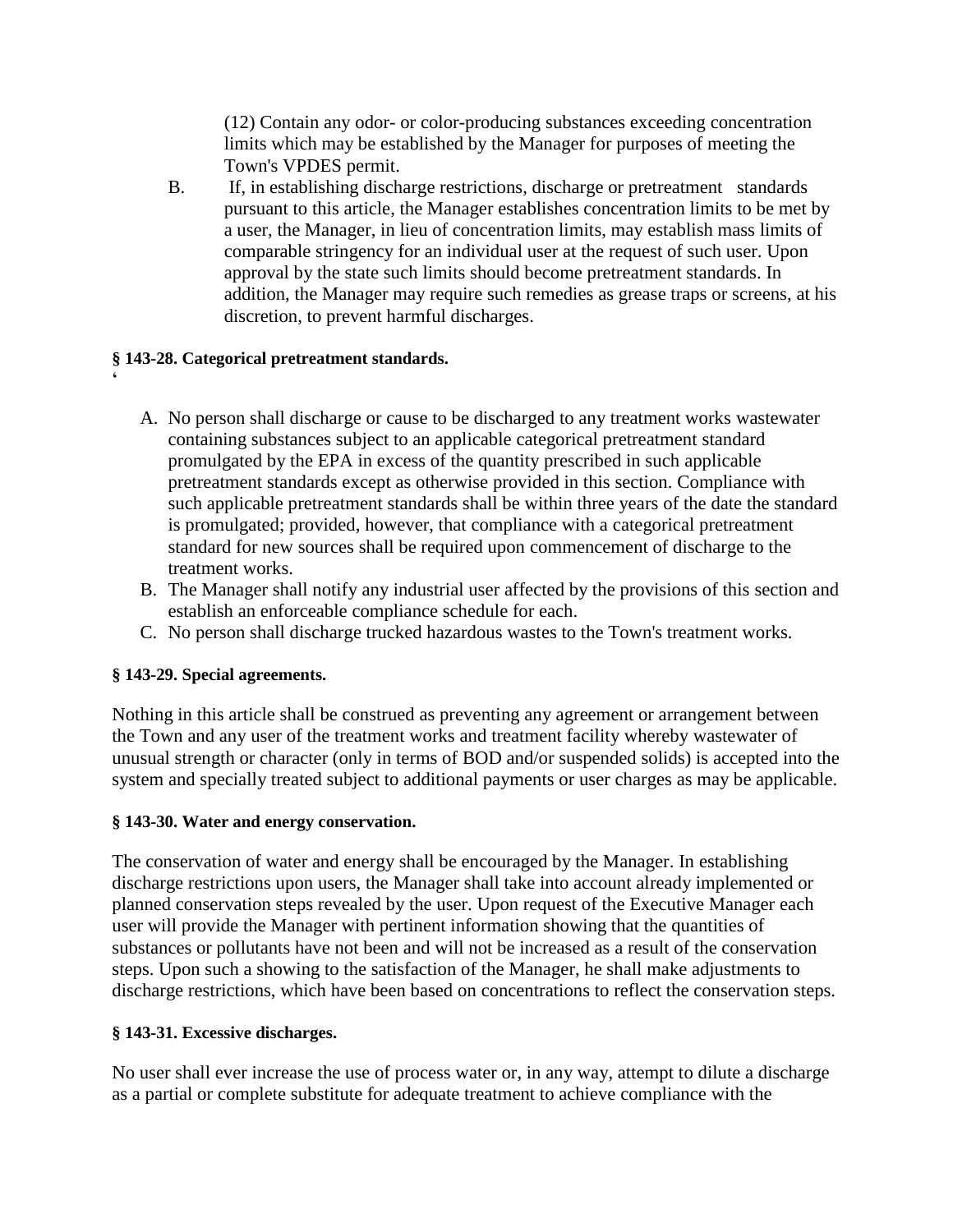limitations contained in the Federal Categorical Pretreatment Standards, or in any other pollutant-specific limitation developed by the Town or state.

## **§ 143-32. Accidental discharges.**

- A. Each user shall provide protection from accidental discharge of prohibited materials or other substances regulated by this Part 1. Facilities to prevent accidental discharge of prohibited materials shall be provided and maintained at the owner's or user's cost and expense. Detailed plans showing facilities and operating procedures to provide this protection shall be submitted to the Town for review, and shall be approved by the Town before construction of the facility. No user who commences contribution to the POTW after the effective date of this Part 1 shall be permitted to introduce pollutants into the system until accidental discharge procedures have been approved by the Town. Review and approval of such plans and operating procedures shall not relieve the user from the responsibility to modify the user's facility as necessary to meet the requirements of this Part 1. In the case of an accidental discharge, it is the responsibility of the user to immediately telephone and notify the POTW of the incident. The notification shall include the location of the discharge, type of waste, concentration and volume, and corrective actions.
- B. Within five days following an accidental discharge, the user shall submit to the Director a detailed written report describing the cause of the discharge and the measures to be taken by the user to prevent similar future occurrences. Such notification shall not relieve the user of any expense, loss, damage, or other liability which may be incurred as a result of damage to the treatment works and treatment facility, fish kills, or any other damage to persons or property; nor shall such notification relieve the user of any fines, civil penalties, or other liability which may be imposed by this article or other applicable laws.
- C. A notice shall be permanently posted on the user's bulletin board or other prominent place advising employees whom to call in the event of a dangerous discharge. Employers shall ensure that all employees who may cause or suffer such a dangerous discharge to occur are advised of the emergency notification procedures.

# ARTICLE VI

## **Industrial Dischargers § 143-33. Information requirements.**

- A. All industrial dischargers shall file with the Town wastewater information deemed necessary by the Manager for determination of compliance with this Part 1, the Town's VPDES permit conditions, and state and federal law. Such information shall be provided by completion of a questionnaire designed and supplied by the Executive Manager and by supplements thereto as may be necessary. Information requested in the questionnaire and designated by the discharger as confidential is subject to the conditions of confidentiality as set out in Subsection C of this section.
- B Where a person owns, operates or occupies properties designated as an industrial discharger at more than one location, separate information submittals shall be made for each location as may be required by the Manager.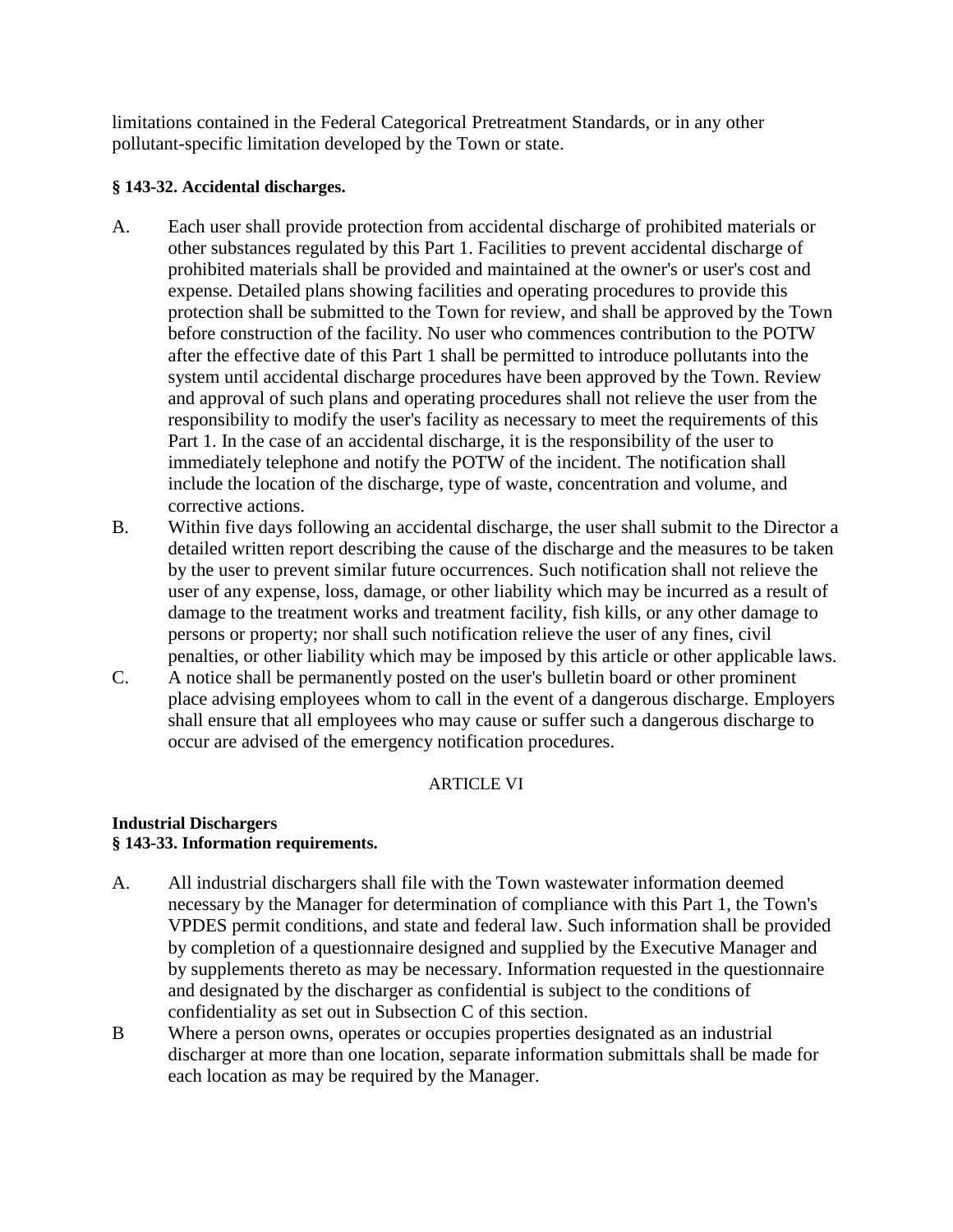C. Information and data on an industrial user obtained from reports, questionnaires, permit applications, permits and monitoring programs and from inspections shall be available to the public or other governmental agency without restriction unless the User specifically requests and is able to demonstrate to the satisfaction of the Town that the release of such information would divulge information, processes or methods of production entitled to protection as trade secrets of the User. When requested by the person furnishing a report, the portions of a report which might disclose trade secrets or secret processes shall not be made available upon written request to governmental agencies for uses related to this Part 1, the Virginia Pollutant Discharge Elimination System (VPDES) permit, State Disposal System permit and/or the pretreatment programs; provided, however, that such portions of a report shall be available for use by the state or any state agency in judicial review or enforcement proceedings involving the person furnishing the report. Wastewater constituents and characteristics will not be recognized as confidential information.

Information accepted by the Town as confidential shall not be transmitted to any governmental agency or to the general public by the Town until and unless a tenday notification is given to the user.

## **§ 143-34. User permits.**

- A. All significant industrial users proposing to connect to or contribute to the treatment works shall obtain a user permit before connecting to or contributing to the treatment works. All existing significant industrial users connected to or contributing to the treatment works shall obtain a user permit within 180 days after the effective date of this Part 1.
- B. Significant industrial users required to obtain a permit shall complete and file with the Town an application in the form prescribed by the Town, and accompanied by a fee as set from time to time by the Town Council, plus review costs. Existing significant industrial users shall apply for a permit within 30 days after the effective date of this Part 1, and proposed new significant industrial users shall apply at least 90 days prior to connecting to or contributing to the treatment works.
	- (1) In support of the application, the user shall submit, in units and terms appropriate for evaluation, the following information:
		- (a) Name, address, and location (if different from address);SIC number according to the Standard Industrial Classification Manual, Bureau of Budget, 1987, as amended;
		- (c) Wastewater constituents and characteristics, including but not limited to those mentioned in Article V, § 143-26 of this Part 1 as determined by a reliable analytical laboratory; sampling and analysis shall be performed in accordance with procedures established by the EPA pursuant to Section 304(g) of the Act and contained in 40 CPR, Part 136, as amended;
		- (d) Time and duration of contribution;
		- (e) Average daily and peak wastewater flow rates, including daily, monthly and seasonal variations if any;
		- (f) Site plans, floor plans, mechanical and plumbing plans and details to show all sewers, sewer connections, and appurtenances by the size, location and elevation.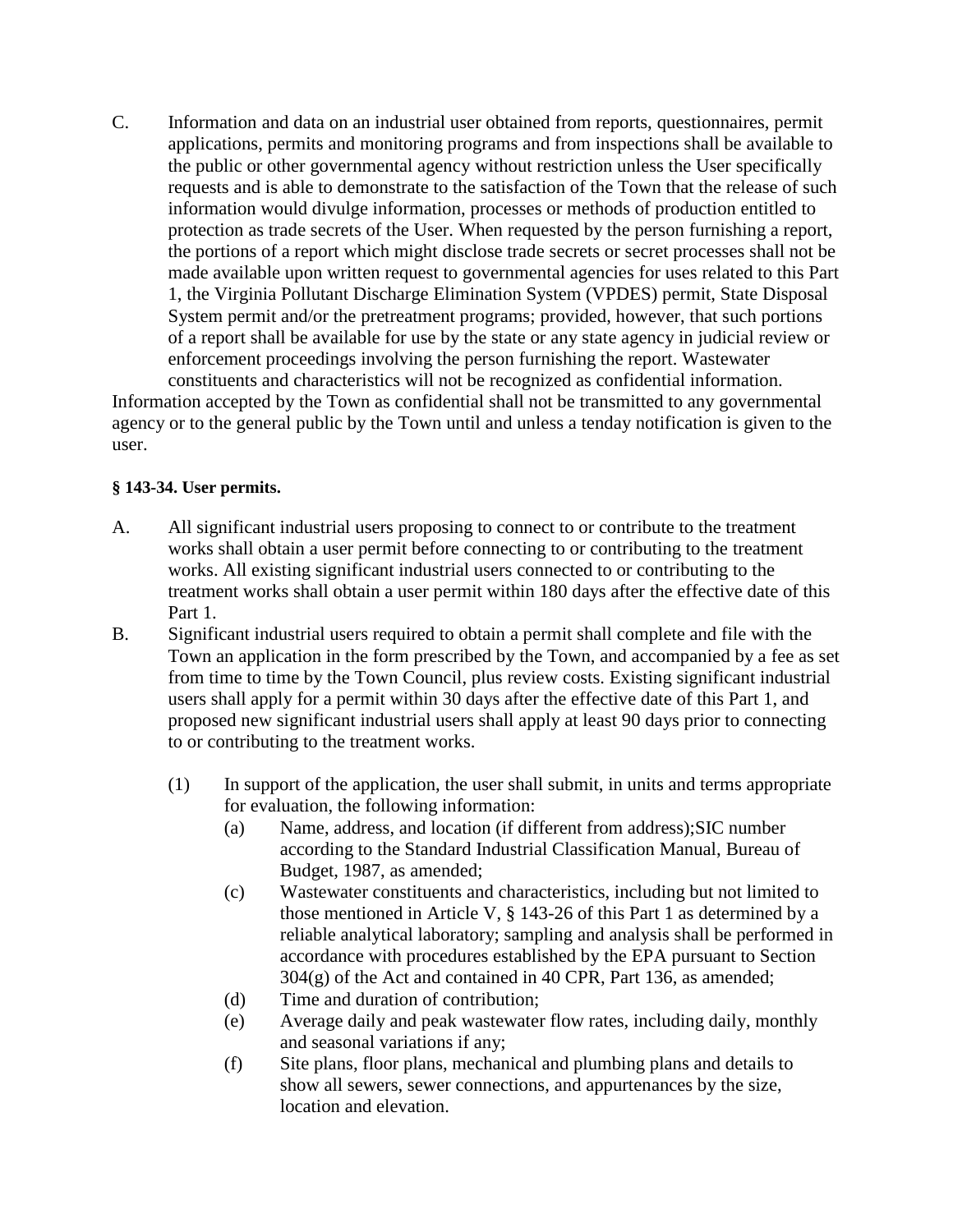- (g) Description of activities, facilities and plant processes on the premises, including all materials which are or could be discharged;
- (h) The nature and concentration of any pollutants in the discharge. A statement identifying the applicable pretreatment standard and requirements, and a statement regarding whether or not the pretreatment standards are being met on a consistent basis and if not, whether additional O&M and/or additional pretreatment is required for the user to meet applicable pretreatment standards;
- (i) If additional pretreatment and/or O&M will be required to meet the pretreatment standards; the shortest schedule by which the user will provide such additional pretreatment. The completion date in this schedule shall not be later than the compliance date established for the applicable pretreatment standards. The following conditions shall apply to this schedule:
	- [1] The schedule shall contain increments of progress in the form of dates for the commencement and completion of major events leading to the construction and operation of additional pretreatment required for the user to meet the applicable pretreatment standards (e.g., hiring an engineer, completing preliminary plans, completing final plans, executing contract for major components, commencing construction, completing construction, etc.).
	- [2] No increment referred to in Subsection B(9)(a) shall exceed one year.
	- [3] No later than 14 days following each date in the schedule and the final date for compliance, the user shall submit a progress report to the Manager, including, as a minimum, whether or not it complied with the increment of progress to be met on such date and, if not, the date on which it expects to comply with this increment of progress; the reason for delay, and the steps being taken by the user to return the construction to the schedule established. In no event shall more than one year elapse between such progress reports to the Manager.
- (j) Each product produced by type, amount, process or processes and rate of production;
- (k) Type and amount of raw materials processed (average and maximum per day);
	- (l) Number of type of employees, and hours of operation of plant and proposed or actual hours of operation of pretreatment system;
- (m) Any other information as may be deemed by the Town to be necessary to evaluate the user permit application.
- (2) The Town will evaluate the data furnished by the user and may require additional information. After evaluation and acceptance of the data furnished. The Town may issue a user permit subject to terms and conditions provided herein.
- C. Within nine months of the promulgation of a National Categorical Pretreatment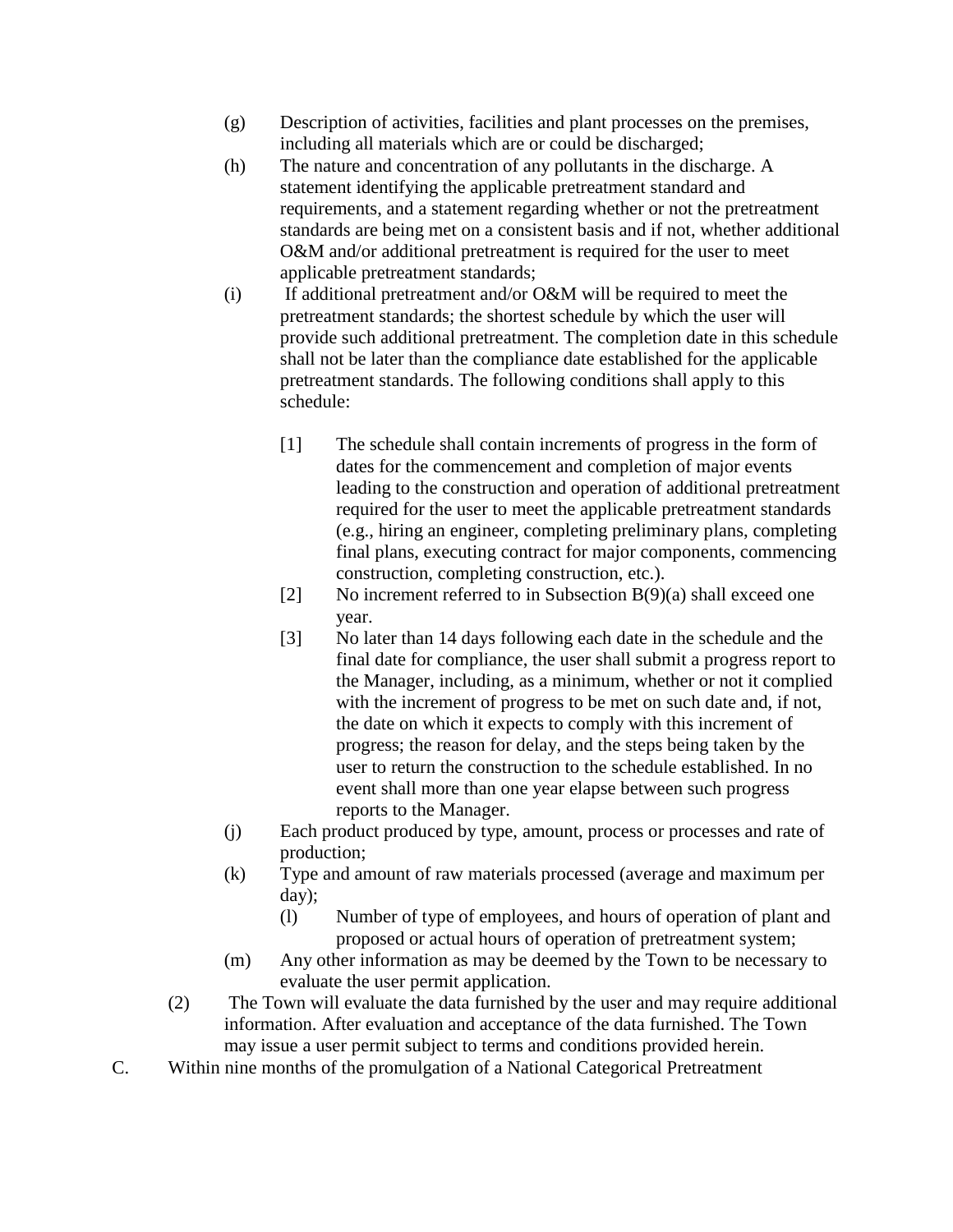Standard, the user permit of users subject to such standards shall be revised to require compliance with such standards if they are more restrictive than the local limits developed by the POTW within the time frame prescribed by such standard. Where a user, subject to a National Categorical Pretreatment Standard, has not previously submitted an application for a user permit as required by Subsection B, the user shall apply for a user permit within 180 days after the promulgation of the applicable National Categorical Pretreatment Standard. In addition, the user with an existing user permit shall submit to the Manager within 180 days after the promulgation of an applicable Federal Categorical Pretreatment Standard the information required by Subsection B(1)(h) and (i) of this section.

- D. Permit conditions. User permits shall be expressly subject to all provisions of this Part 1 and all other applicable regulations, user charges and fees established by the Town. Permits may contain the following:
	- (1) The unit charge or schedule of user charges and fees for the wastewater to be discharged to a community sewer;
	- (2) Limits on the average and maximum wastewater constituents and characteristics must contain effluent limits based on applicable general pretreatment standards, categorical pretreatment standards, local limits, and state and local law. (Permits must contain this item.)
	- (3) Limits on average and maximum rate and time of discharge or requirements for flow regulations and equalization. (Permits must contain this item.)
	- (4) Requirements for installation and maintenance of inspection and sampling facilities.
	- (5) Specifications for monitoring programs which may include sampling locations, frequency of sampling, number, types and standards for tests and reporting schedule.
	- (6) Compliance schedules.
	- (7) Requirements for submission of technical reports or discharge reports. See § 143-35 of this article. (Permits must contain this item.)
	- (8) Requirements for maintaining and retaining plant records relating to wastewater discharge as specified by the Town, and affording the Town access thereto. (Permits must contain this item.)
	- (9) Requirements for notification of the Town for any new introduction of wastewater constituents or any substantial change in volume or character of the wastewater constituents being introduced into the treatment works. (Permits must contain this item.)
	- (10) Requirements for immediate notification of slug discharges. (Permits must contain this item.)
	- (11) Other conditions as deemed appropriate by the Town to ensure compliance with this Part 1.
- E. User permits shall be issued for a specified time period, not to exceed five years. A permit may be issued for a period less than a year or may be stated to expire on a specific date. The user shall apply for permit reissuance a minimum of 180 days prior to the expiration of the user's existing permit. The terms and conditions of the permit may be subject to modification by the Town during the term of the permit as limitations or requirements as identified in this section are modified or other just cause exists. The user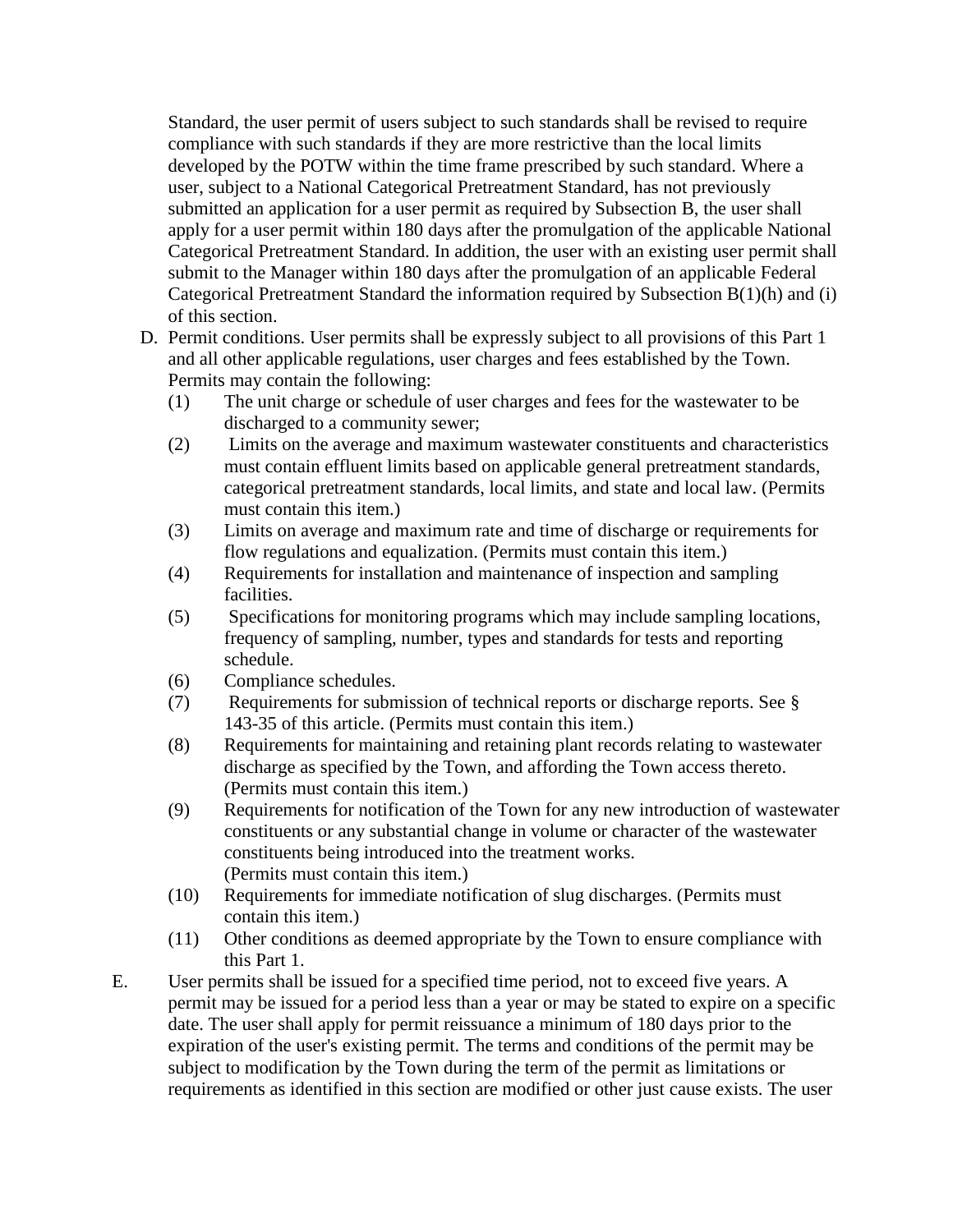shall be informed of any proposed changes in his permit at least 30 days prior to the effective date of change. Any changes or new conditions in the permit shall include a reasonable time schedule for compliance.

- F. User permits are issued to a specific user for a specific operation. A user permit shall not be reassigned or transferred or sold by the changed operation without the approval of the Town. Any succeeding owner or user shall also comply with the terms and conditions of the existing permit in the interim prior to the issuance of the respective new permit.
- G. Permits issued by a member locality of the Town or an owner of the collector system are required to adopt and enforce a permit system equal to or more stringent than that of the Town. Copies of all permits issued by member localities shall be filed with the Town within 30 days following issuance.

## **§ 143-35. Hauling and discharge of holding tank septic tank wastes.**

- A. Any person proposing to discharge any holding tank industrial wastes into the sewerage system must secure a permit in accordance with § 143-34 of these Regulations. A separate permit must be secured for each separate discharge unless it can be demonstrated that the wastewater is routinely produced and is of such quantity and quality as to be in compliance with the permit. It shall be the responsibility of the owner of the holding tank or other similar facility to secure the permit from the Town.
- B. Owners and/or operators of septic tank trucks, or of other methods of transportation utilized in the conveyance of wastes into the sewerage system, or their lessees, shall also secure a permit. The terms and conditions of the permit may include, but not be limited to, the following:
	- (1) Maximum permissible concentration of wastewater constituents.
	- (2) Limits and rate of time of discharge or requirements for flow regulations.
	- (3) Requirements for inspection and sampling.
	- (4) Requirements of recording, maintaining and reporting information concerning the origin or each tank truck load and identification of industrial contributor(s) to said load by permit number(s).
	- (5) Prohibition of discharge of certain wastewater constituents.
	- (6) Other conditions as deemed appropriate by the Town to ensure compliance with these regulations.

## **§ 143-36. Reporting requirements for permittees.**

A. Within 90 days following the date for final compliance with applicable pretreatment standards or, in the case of a new source following commencement of the introduction of wastewater into the wastewater treatment facilities, any user subject to pretreatment standards and requirements shall submit to the Manager a report indicating the nature and concentration of all pollutants in the discharge from the regulated process which are limited by pretreatment standards and requirements and the average and maximum daily flow for these process units in the user facility which are limited by such pretreatment standards or requirements. The report shall state whether the applicable pretreatment standards or requirements are being met on a consistent basis and, if not, what additional O&M and/or pretreatment is necessary to bring the user into compliance with the applicable pretreatment standards or requirements. In addition, the report shall contain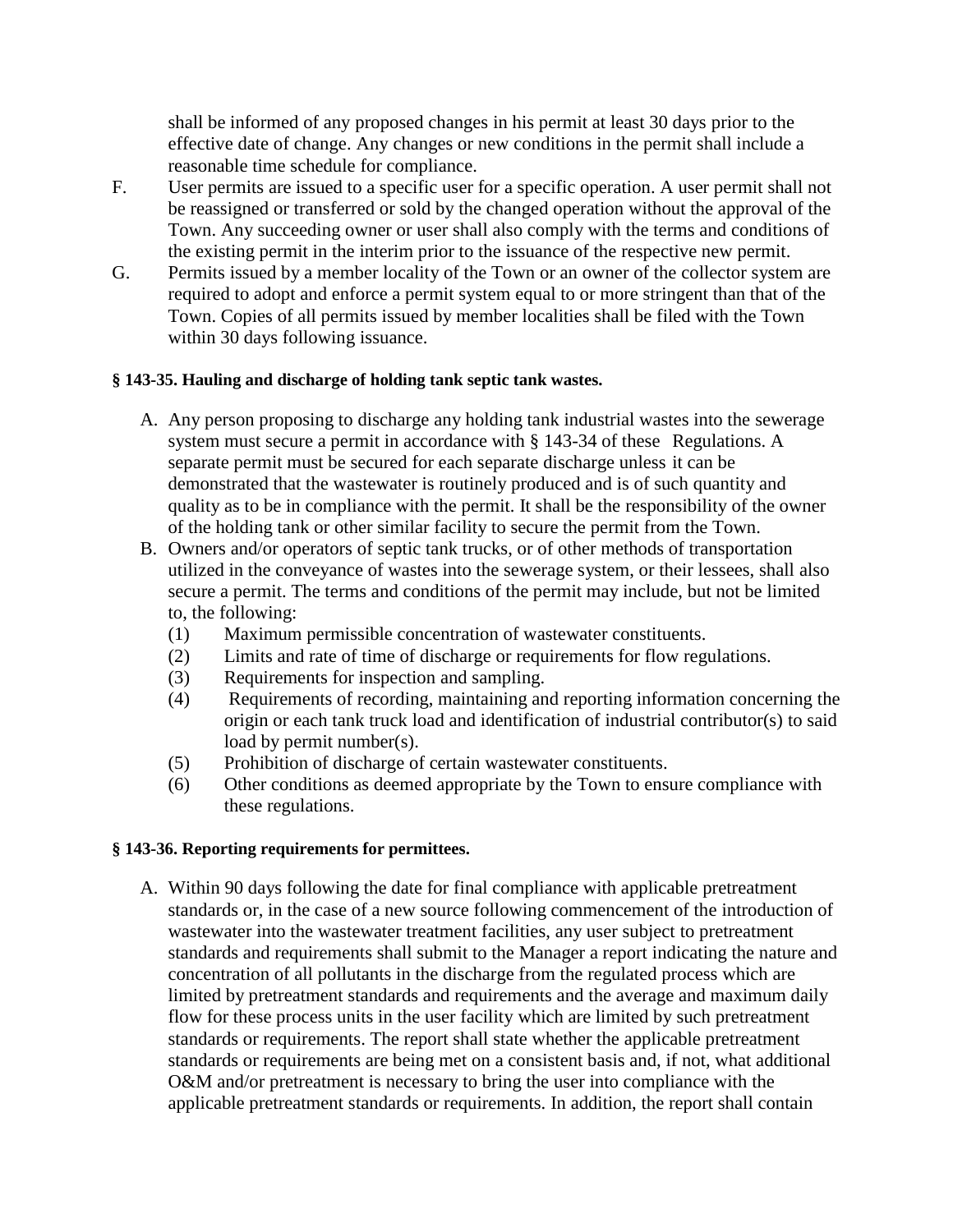the results of any sampling and analysis of the discharge as specified in Subsection B(2) below. This statement shall be signed by an authorized representative of the user, and certified to by a qualified professional.

- B. Pollutant reports.
	- (1) Any user subject to a pretreatment standard, after the compliance date of such pretreatment standard, or, in the case of a new source, after commencement of the discharge into the treatment works, shall submit to the Manager during the months of June and December, unless required more frequently in the pretreatment standard or by the Manager, a report indicating the nature and concentration, of pollutants in the effluent which are limited by such pretreatment standards. In addition, this report shall include a record of all daily flows which during the reporting period exceeded the average daily flow reported. At the discretion of the Manager and in consideration of such factors as local high or low flow rates, holiday budget cycles, etc., the Manager may agree to alter the months during which the above reports are to be submitted.
	- (2) The Manager may impose mass limitations on users which are using dilution to meet applicable pretreatment standards or requirements, or in other cases where the imposition of mass limitations are appropriate. In such cases, the report required by Subsection B (1) of this section shall indicate the mass of pollutants regulated by pretreatment standards in the effluent of the user. These reports shall contain the results of sampling and analysis of the discharge, including the flow and the nature and concentration, or production and mass where requested by the Manager, of pollutants contained therein which are limited by the applicable pretreatment standards. The frequency of monitoring shall be prescribed in the permit. All analysis shall be performed in accordance with procedures established by EPA, pursuant to Section 304(g) of the Act and contained in 40 CFR, Part 136 and amendments thereto or any other test procedures approved by the EPA. All samples analyzed by this method should be reported.
	- (3) All industrial users shall promptly notify the POTW in advance of any substantial change in the volume or character of pollutants in their discharge, including the list of characteristic hazardous waste for which the industrial user has submitted initial notification.
	- (4) All industrial users shall notify the POTW of a substance, which, if otherwise disposed of, would be a hazardous waste, the EPA hazardous waste number, and the type of discharge (continuous, batch, etc.).

# **§ 143-37. Monitoring.**

A. When required by the Manager, the owner of any property serviced by a building sewer carrying Class II wastewater discharges shall provide suitable access and such necessary meters and other devices in the building sewer to facilitate observation, sampling, and measurement of the wastewater. Such access shall be in a readily and safely accessible location and shall be provided in accordance with plans approved by the Manager. The access shall be provided and maintained at the owner's expense so as to be safe and accessible at reasonable times.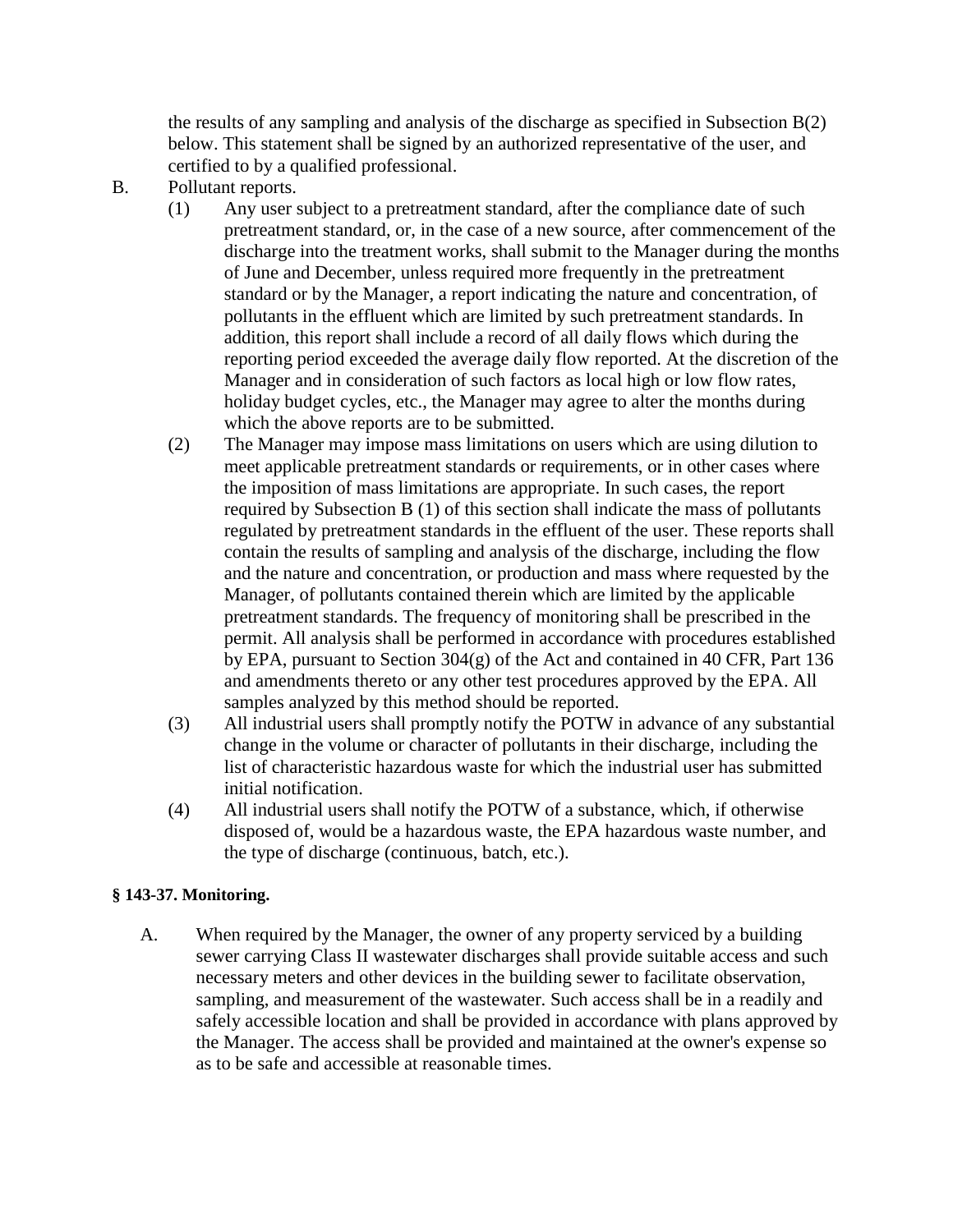- B. The Manager shall consider such factors as the volume and strength of discharge, rate of discharge, quantities of toxic materials in the discharge, treatment facility removal capabilities, and cost effectiveness in determining whether or not access and equipment for monitoring Class II wastewater or toxic discharges shall be required.
- C. Where the Manager determines access and equipment for monitoring or measuring Class II wastewater discharges is not practicable, reliable, or cost effective, the Manager may specify alternative methods of determining the characteristics of the wastewaters discharge which will, in the Manager's judgment, provide a reasonably reliable measurement of such characteristics.
- D. Measurements, tests, and analyses of the characteristics of wastewater required by this Part 1 shall conform to 40 CFR Part 136, or an EPA-approved method and be performed by a qualified laboratory. When such analyses are required of a discharger, the discharger may, in lieu of using the Town's laboratory, make arrangements with any qualified laboratory, including that of the discharger, to perform such.
- E. Fees for any given measurement, test, or analysis of wastewater required by this Part 1 and performed by the Town shall be the same for all classes of dischargers,regardless of the quality of the discharge and shall reflect only direct cost. Costs of analyses performed by an independent laboratory at the option of discharger shall be borne directly by the discharger.
- F. The Town shall inspect the facilities of any user to ascertain whether the purpose ofthis Part 1 is being met and all requirements are being complied with. Persons or occupants of premises where wastewater is created or discharged shall allow the Town or it's representatives ready access during hours of operation to all parts of the premises for the purposes of inspection, sampling, records, examinations, and copying, or in the performance of any of their duties.

## **§ 143-38. Costs of damage.**

If the drainage of discharge from any establishment causes a deposit, obstruction, or damage to any of the Town's treatment works or treatment facility, the Director shall cause the deposit or obstruction to be promptly removed or cause the damage to be promptly repaired. The cost for such work, including materials, labor and supervision, shall be borne by the person causing such deposit, obstruction, or damage.

# ARTICLE VII

## **Pretreatment**

# **§ 143-39. Wastewater with special characteristics.**

- A While the Manager should initially rely upon the Federal Categorical Pretreatment Standards to protect wastewater facilities or receiving waters, if any wastewater which contains substances or possesses characteristics shown to have deleterious effect upon the treatment works or treatment facilities, processes, equipment, or receiving waters, or constitutes a public nuisance or hazard, is discharged or is proposed for discharge to the wastewater sewers, the Manager may require any or all of the following:
	- (1) Pretreatment by the user or discharger to a condition acceptable for discharge to the treatment works;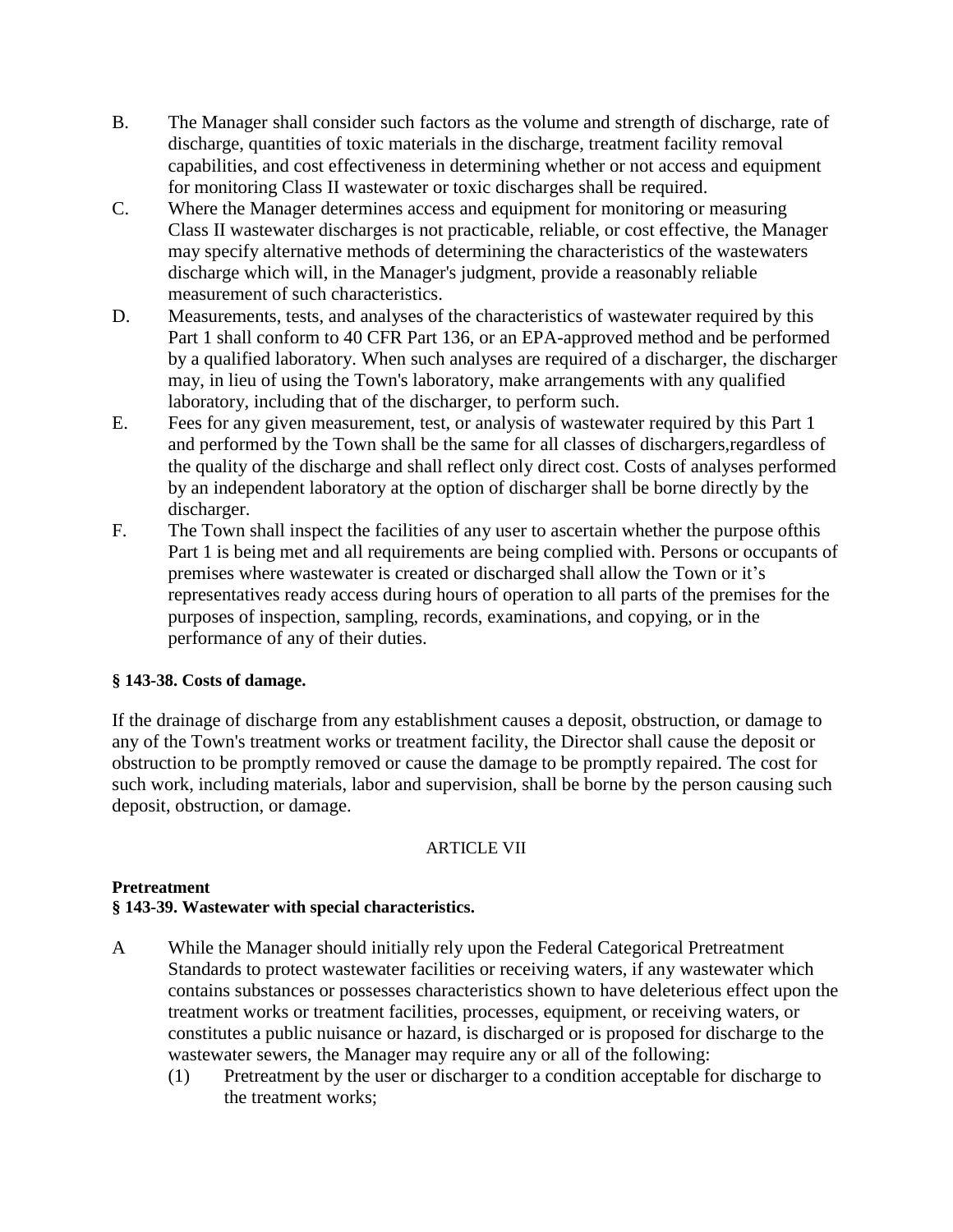- (2) Control over the quantities and rates of discharge;
- (3) The development of compliance schedules to meet any applicable pretreatment requirements;
- (4) The submission of reports necessary to assure compliance with applicable pretreatment requirements;
- (5) Carrying out all inspection, surveillance and monitoring necessary to determine compliance with applicable pretreatment requirements;
- (6) Obtaining remedies for noncompliance by any user. Such remedies may include injunctive relief, the civil penalties specified in Article IX of this Part 1, or appropriate criminal penalties; or
- (7) Rejecting the wastewater if evidence disclosed that discharges will create unreasonable hazards or have unreasonable deleterious effects on the treatment works or treatment facilities.
- B. When considering the above alternatives, the Manager shall assure that conditions of the Town's permit are met. The Manager shall also take into consideration cost effectiveness, the economic impact of the alternatives, and the willful noncompliance of the discharger. If the Manager allows the pretreatment or equalization of wastewater flows, the installation of the necessary facilities shall be subject to review. The Manager shall review and recommend any appropriate changes to the program, within 30 days of submittal.
- C. Where pretreatment of flow-equalizing facilities are provided or required for any wastewater, they shall be maintained continuously in satisfactory and effective operation at the expense of the owner.

# **§ 143-40. Compliance with pretreatment requirements.**

Persons required to pretreat wastewater in accordance with § 143-39 above shall provide a statement, reviewed by an authorized representative of the user and certified by such representative, indicating whether applicable pretreatment requirements are being met on a consistent basis and, if not, describing the additional operation and maintenance or additional pretreatment required for the user to meet the pretreatment requirements. If additional pretreatment or operation and maintenance will be required to meet the pretreatment requirements the user shall submit a plan (including schedules) to the Manager as described in Article VI, § 143-34B(1)(i). The plan (including schedules) shall be consistent with applicable conditions of the Town's permit or other local state or federal laws.

# **§ 143-41. Monitoring requirements.**

Discharge of wastewater to the Town's treatment works from the facilities of any user shall be monitored in accordance with the provisions of the user's permit.

# **§ 143-42. Effect of federal law.**

In the event that the federal government promulgates a regulation for a given new or existing user in a specific industrial subcategory that established pretreatment standards or established that such user is exempt from pretreatment standards, such federal regulations shall immediately supersede § 143-39A of this article if they are more stringent.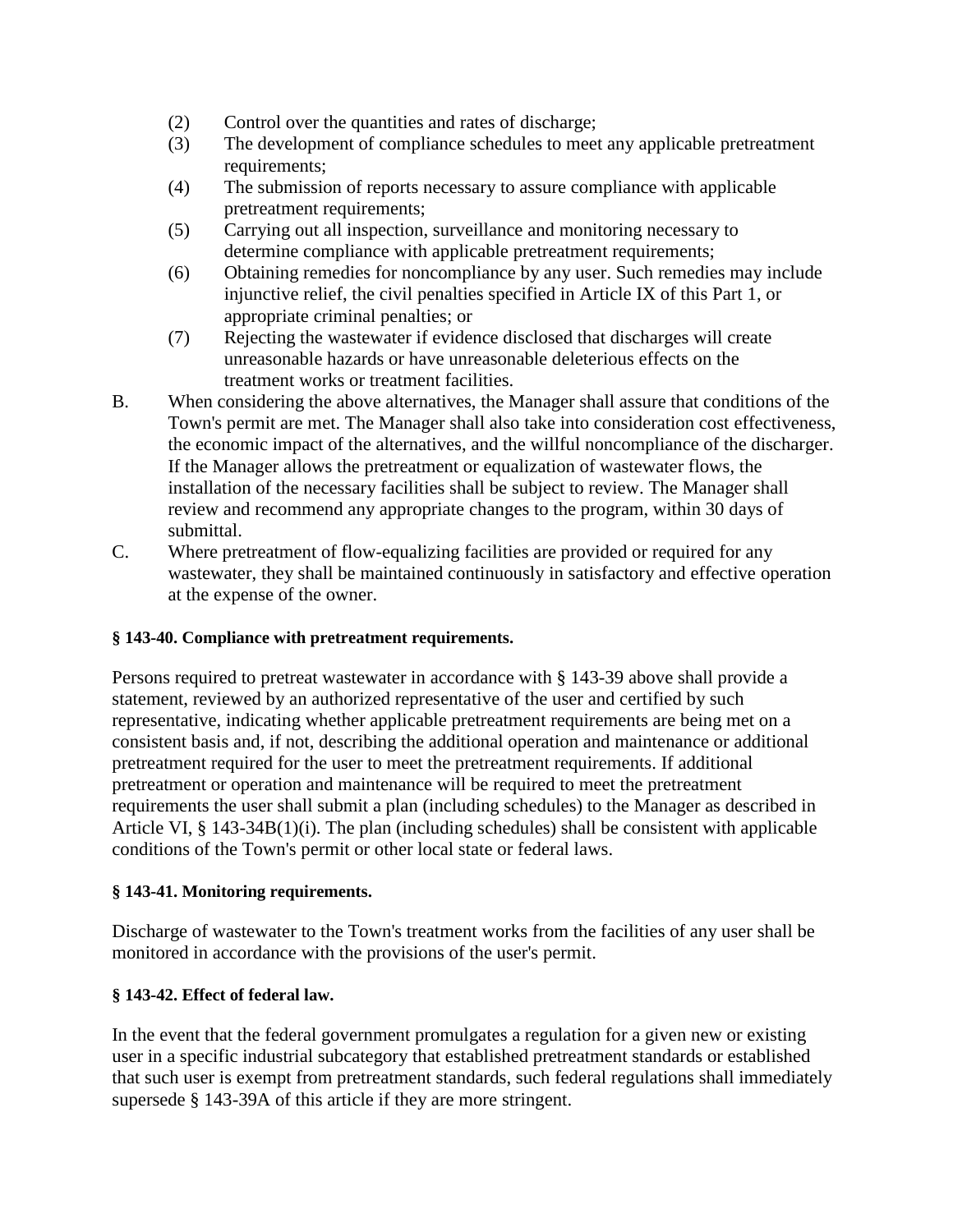### ARTICLE VIII

### **Wastewater Service Charges and Industrial Cost Recovery**

### **§ 143-43. Wastewater service charges.**

Charges and fees for the use of the public treatment works and treatment facilities shall be based upon the actual use of such system, or contractual obligations for a level of use in excess of current actual use. Property value may be used to collect the amount due as permitted by law.

### **§ 143-44. Industrial cost recovery.**

Users of the Town's treatment works and treatment facilities will also be assessed industrial cost recovery charges as required by law.

### **§ 143-45. Determination of system use.**

- A. The use of the Town's treatment works and treatment facilities shall be based upon actual measurement and analysis of each user's wastewater discharge, in accordance with provisions of Article VI, § 143-38 to the extent such measurement and analysis is considered by the Manager to be feasible and cost-effective.
- B. Where measurement and analysis is considered not feasible, determination of each user's use of the treatment works and treatment facilities shall be based upon the quantity of water used, whether purchased from a public water utility or obtained from a private source, or an alternative means as provided by Subsection C below.
- C. The Manager, when determining actual use of the Town's treatment works and treatment facilities based on water use, shall consider consumptive, evaporative, or other use of water which results in a significant difference between a discharger's water use and wastewater discharge. Where appropriate, such consumptive water use may be metered to aid in determining actual use of the treatment works and treatment facilities. The meters used to measure such water uses shall be of a type and installed in a manner approved by the Manager.

## ARTICLE IX

### **Enforcement**

## **§ 143-46. Harmful contributions.**

- A. The Town may suspend the wastewater treatment service and/or a user permit when such suspension is necessary, in the opinion of the Town, in order to stop an actual or threatened discharge which presents or may present an imminent or substantial endangerment to the health or welfare or person, to the environment, causes interference to the treatment facilities or caused the Town to violate any condition of its VPDES permit.
- B. Any person notified of a suspension of the wastewater treatment service and/or the user permit shall immediately stop or eliminate the contribution. In the event of a failure of the person to comply voluntarily with the suspension order, the Town shall take such steps as deemed necessary, including immediate severance of the sewer connection and/or water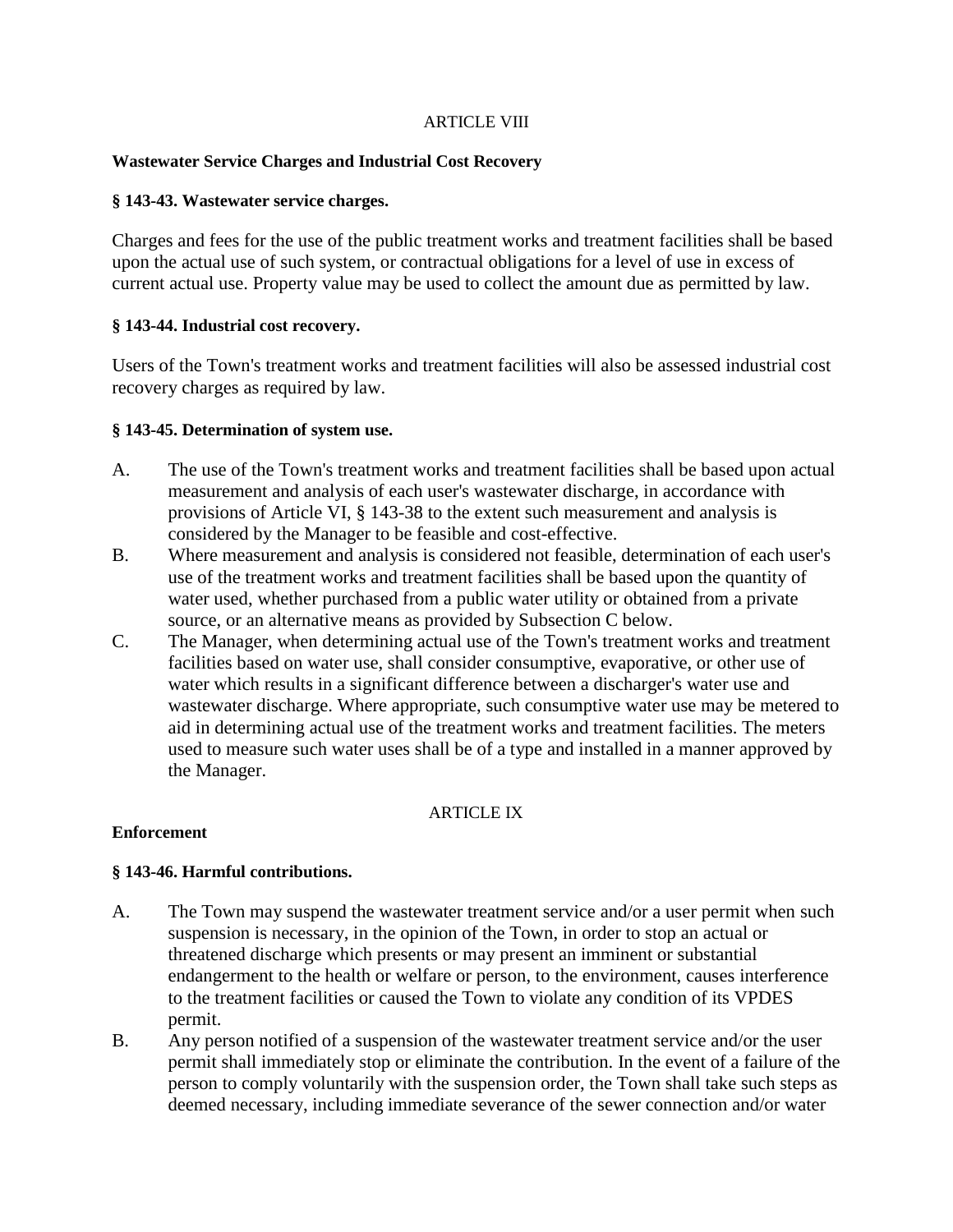connection and/or seeking of legal and equitable relief in the circuit court, to prevent or minimize damage to the wastewater treatment facilities or endangerment to any individuals. The Town shall reinstate the user permit and/or the wastewater treatment service upon proof of the elimination of the noncomplying discharge. A detailed written statement submitted by the user describing the causes of the harmful contribution and the measures taken to prevent any future occurrence shall be submitted to the Town within 15 days of the date of occurrence.

## **§ 143-47. Revocation of permit.**

Any user who violates the following conditions of this Part 1, or applicable state and federal regulations, is subject to having this permit revoked in accordance with the procedure of Article IX of this Part 1:

- A. Failure of a user to factually report the wastewater constituents and characteristics of his discharge;
- B Failure of the user to report significant changes in operations, or wastewater constituents and characteristics;
- C. Refusal of reasonable access to the user's premises for the purpose of inspection or monitoring; or
- D. Violation of conditions of the permit.

# **§ 143-48. Notification of violation.**

Whenever the Town finds that any user has violated or is violating this Part 1, user permit, or any prohibition, limitation of requirements contained herein, the Town may serve upon such person a written notice stating the nature of the violation. Within 30 days of the date of this notice, a plan for the satisfactory correction thereof shall be submitted to the Town by the user.

# **§ 143-49. Show-cause hearing.**

- A The Town may order any user who causes or allows an unauthorized discharge to show cause why the proposed enforcement action should not be taken. Such hearings shall be preceded by a notice being served on the user specifying the time and place of the hearing, the reasons why the action is to be taken, the proposed enforcement action, and directing the user to show cause why the proposed enforcement action should not be taken. The notice of the hearing shall be served personally or by registered or certified mail (return receipt requested) at least 10 days before the hearing. Service may be made on any agent or officer of a corporation.
- B. The Manager may conduct the hearing and take the evidence, or may designate any of its members or any officer or employee of the assigned department to:
	- (1) Issue in the name of the Manager notices of hearings requesting the attendance and testimony of witnesses and the production of evidence relevant to any matter involved in such hearings.
	- (2) Take the evidence.

(3) Transmit a report of the evidence and hearing, including transcripts and other evidence, together with recommendations to the Manager for action thereon.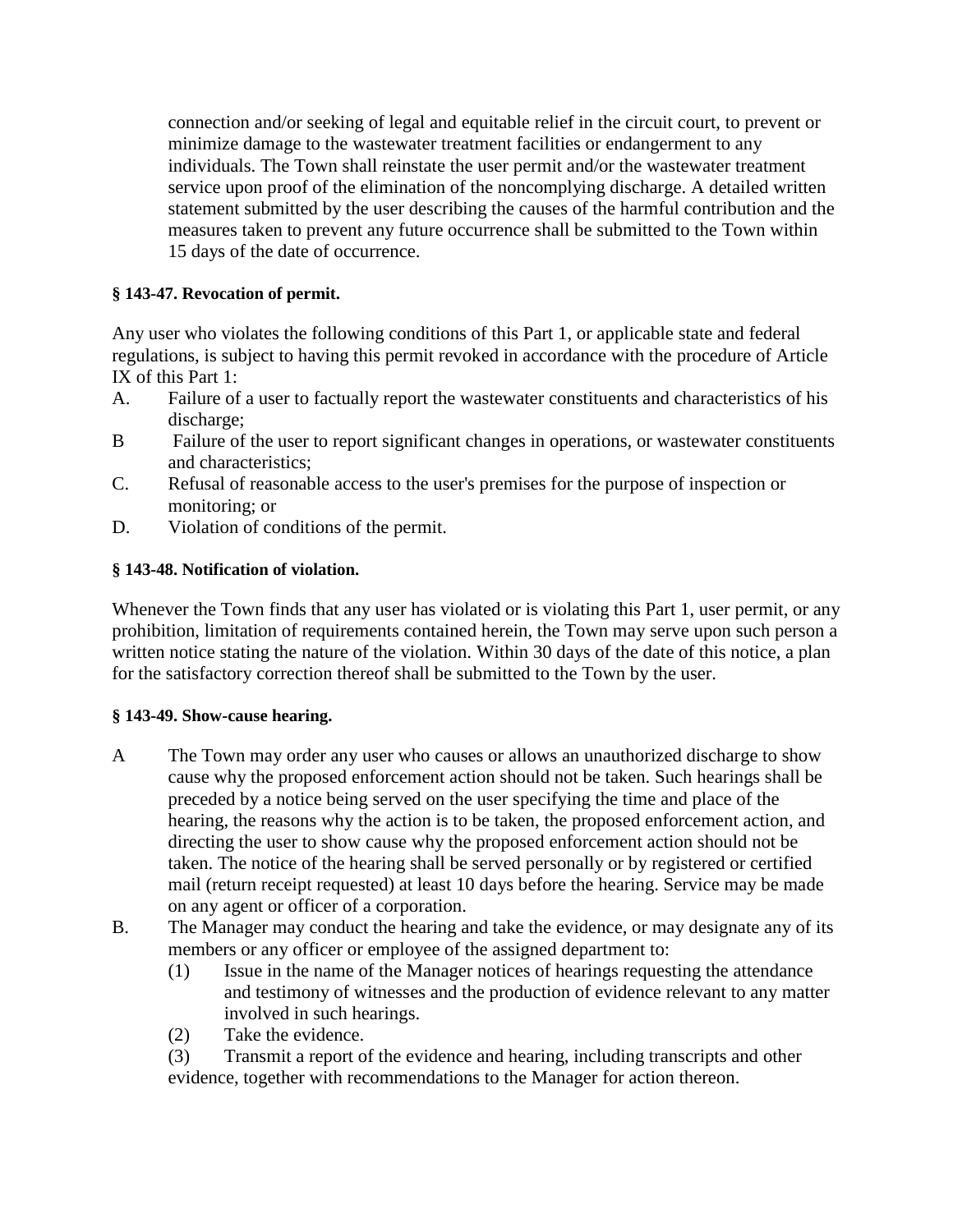- C. At any hearing held pursuant to this Part 1, testimony taken must be under oath, and recorded stenographically. The transcript, so recorded, will be made available to any member of the public or any party to the hearing upon payment of the transcript costs.
- D. After the Manager has reviewed the evidence, he may issue an order to the user responsible for the discharge directing that, following a specified time period, the sewer service be discontinued unless adequate treatment facilities, devices or other related appurtenances shall have been installed on existing treatment facilities, devices or other related appurtenances are properly operated. Further orders and directives as are necessary and appropriate may be issued.

## **§ 143-50. Legal action.**

If any person discharges sewage, industrial wastes or other wastes into the Town's treatment works contrary to the provisions of this Part 1, applicable federal or state pretreatment requirements or any order of the Town or if any industrial user refuses access to the Manager or his designee for purposes of inspection, the Town's attorney may commence an action for appropriate legal and/or equitable relief in the Circuit Court.

## **§ 143-51. Civil penalties.**

The Manager shall have the authority to assess on any user who is found to have violated an order of the Manager or who failed to comply with any provision of this Part 1 and the orders, rules, regulations and permits issued hereunder a penalty of \$1,000 per day of violation. Each day on which a violation shall occur or continue shall be deemed a separate and distinct offense.

## **§ 143-52. Falsifying information.**

Any person who knowingly makes any false statements, representation or certification in any application, record, report, plan or other document filed or required to be maintained pursuant to this Part 1, or user permit, or who falsifies any monitoring device or method required under this Part 1 shall, upon conviction, be guilty of a Class 1 misdemeanor, and subject to a fine of not more than \$2,500 or confinement in jail for not more than 12 months, either or both.

**Part 2 User Charges [Adopted 5-16-1994]**

# ARTICLE X

## **Purpose and Definitions**

### **§ 143-53. Purpose.**

It is determined and declared to be necessary and conducive to the protection of the public health, safety, welfare and convenience of the Town to collect charges from all users who contribute wastewater to the Town's treatment works. The proceeds of such charges so derived will be used for the purpose of operating and maintaining the public wastewater treatment works.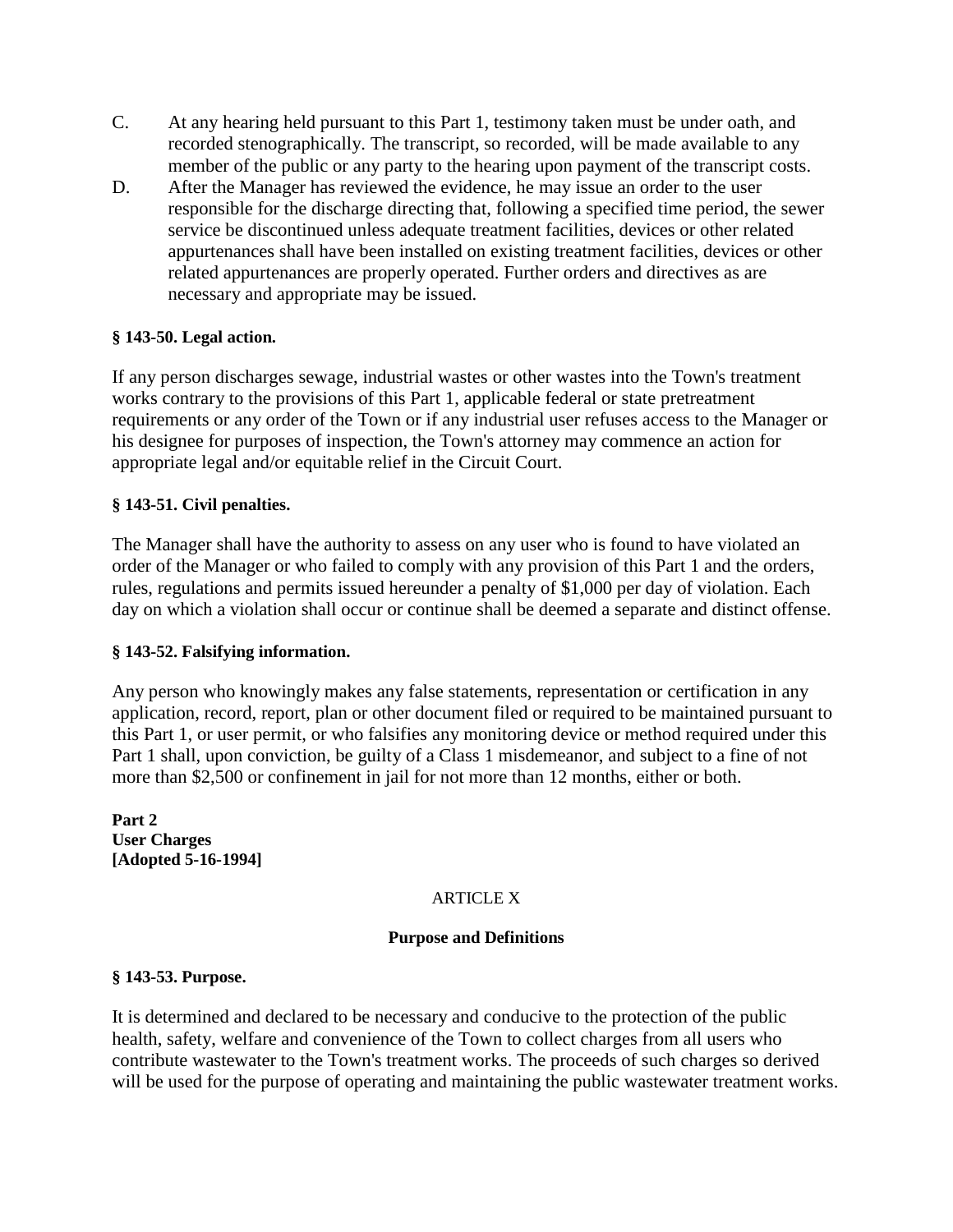### **§ 143-54. Definitions.**

Unless the context specifically indicates otherwise, the meaning of terms used in this Part 2 shall be as follows:

BOD (BIOCHEMICAL OXYGEN DEMAND) —% The quantity of oxygen utilized in the biochemical oxidation of organic matter under standard laboratory procedure in five days at 20° C, expressed in milligrams per liter (mg/l).

COMMERCIAL USER —% All retail stores, restaurants, office buildings, laundries, and other private business and service establishments.

DEBT SERVICE —% Amounts owed on borrowed monies used for capital improvements or other purposes and on which scheduled payments are due to be made.

GOVERNMENTAL USER —% Includes legislative, judicial, administrative and regulatory activities of federal, state, and local governments.

INDUSTRIAL USER —% Includes any nongovernmental, nonresidential user of publicly owned treatment works which is identified in the Standard Industrial Classification Manual, 1972, Office of Management and Budget, as amended and supplemented, under the following divisions: Division A - Agriculture, Forestry and Fishing; Division B - Mining; Division D - Manufacturing; Division E - Transportation, Communications, Electric, Gas and Sanitary; and Division I - Service.

INSTITUTIONAL USER —% Includes social, charitable, religious and educational activities such as schools, churches, hospitals, nursing homes, penal institutions and similar institutional users.

NORMAL DOMESTIC WASTEWATER —% Wastewater that has a BOD concentration of not more than 240 mg/l and a suspended solids concentration of not more than 240 mg/l.

OPERATION AND MAINTENANCE —% Those functions that result in expenditures during the useful life of the treatment works for materials, labor, utilities and other items which are necessary for managing and which such works were designed and constructed. The term "operation and maintenance" includes replacement as defined in the definition of "replacement."

REPLACEMENT —% Expenditures for obtaining and installing equipment, accessories or appurtenances which are necessary during the useful life of the treatment works to maintain the capacity and performance for which such works were designed and constructed.

RESIDENTIAL USER —% Any contributor to the Town's treatment works whose lot, parcel or real estate, or building is used for domestic dwelling purposes only.

SHALL; MAY —% "Shall" is mandatory; "may" is permissive.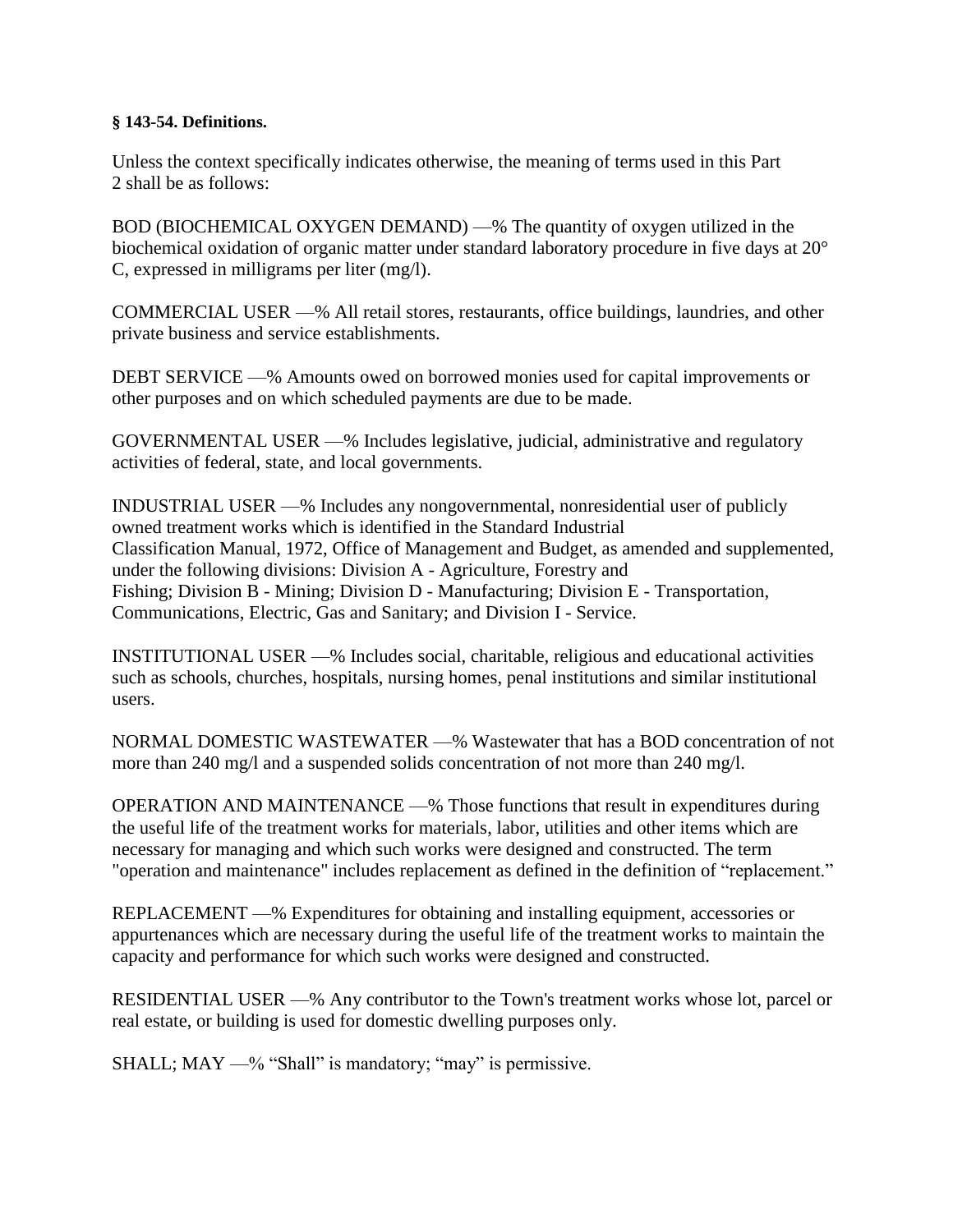SS (SUSPENDED SOLIDS) —% Solids that either float on the surface of or are in suspension in water, sewage or other liquids and which are removable by laboratory filtering.

TREATMENT WORKS —% Any devices and systems for the storage, treatment, recycling and reclamation of municipal sewage, domestic sewage or liquid industrial wastes. These include intercepting sewers, outfall sewers, sewage collection systems, pumping, power and other equipment and their appurtenances; extensions, improvements, remodeling, additions and alterations thereof; elements essential to provide a reliable recycled supply such as standby treatment units and clean well facilities; and any works, including site acquisition of the land that will be an integral part of the treatment process or is used for ultimate disposal of residues resulting from such treatment (including and for compositing sludge, temporary storage of such compost and land used for the storage of treated wastewater in land treatment systems before land application); or any other method or system for preventing, abating, reducing, storing, treating, separating or disposing of municipal waste or in industrial waste, including waste in combined stormwater and sanitary sewer systems.

USEFUL LIFE —% The estimated period during which a treatment works will be operated.

USER CHARGE —% That portion of the total wastewater service charge which is levied in a proportional and adequate manner for the cost of debt service, operation, maintenance and replacement of the wastewater treatment works.

WATER/WASTEWATER METER —% A water volume measuring and recording device, furnished and/or installed by a user or the Town and approved by the Town or one of its participants.

## **ARTICLE XI**

## **Disposition of Revenue § 143-55. Authorized depositories.**

The revenues collected, as a result of the user charges levied, shall be deposited in compliance with the terms of the loan documents with the Virginia Resources Authority, Virginia Water Facilities Revolving Fund, and/or the US Department of Agriculture through Farmers Home Administration or other bond holders having parity.

## ARTICLE XII

## **User Charges § 143-56. Determination of charges.**

Each user shall pay for the services provided by the Town based on his use of the treatment works as determined by water meter readings (or other appropriate methods) acceptable to the Town.

## **§ 143-57. Basis for charges.**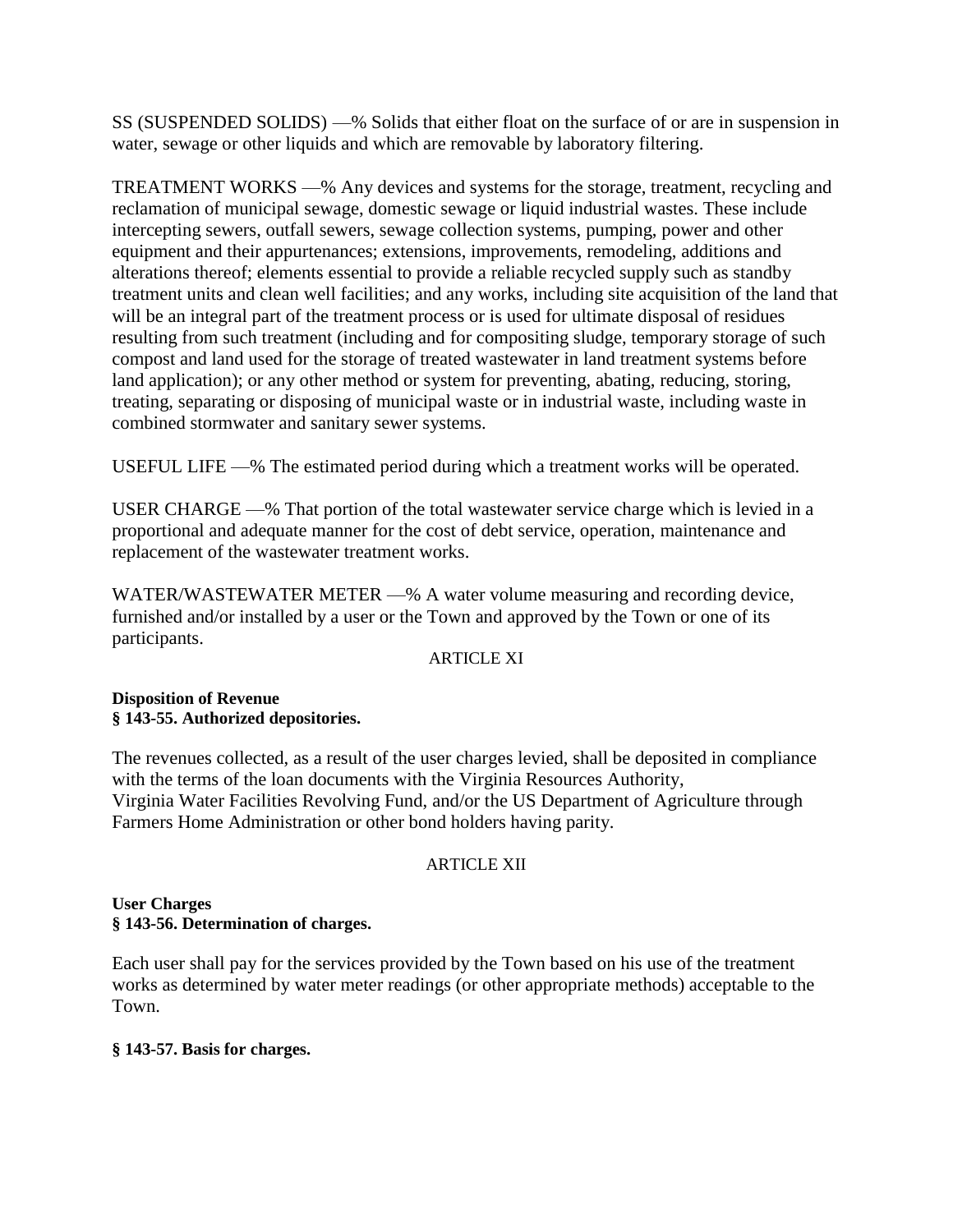For residential, industrial, institutional and commercial users, other than the participating localities, monthly user charges may be based on actual water usage. If a residential, commercial or institutional user has a consumptive use of water, or, in some other manner, uses water which is not discharged into the wastewater collection system, the user charge for that contributor may be based on readings of a wastewater meter(s) or separate water meter(s) installed and maintained at the user's expense.

## **§ 143-58. Rate schedule.** [Amended 11-20-2000]

Each user shall pay a user charge for debt service, operation, maintenance and replacement as set from time to time by the Town Council.

## **§ 143-59. Sewer surcharge.**

For those users whose wastewater has a greater strength than normal domestic sewage, a surcharge in addition to the normal user charge, will be paid by the user. The surcharge for operation, maintenance and replacement is the actual cost of additional treatment and related costs, such as stream restoration, fines, court costs, etc., and will be determined by the Town and paid by such user.

# **§ 143-60. Additional charges for toxic pollutants and other substances.**

Any user which discharges any toxic pollutants (as defined in Part 1) which cause an increase in the cost of managing the effluent or the sludge from the Town's treatment works, or any user which discharges any substance which singly or by interaction with other substance causes identifiable increases in the cost of operation, maintenance or replacement of the treatment works, shall pay for such increased costs. The charge to each user shall be as determined by the appropriate financial personnel and approved by the Town Council.

## **§ 143-61. Applicability.**

The user charge rates established in this article apply to all users of the Town's treatment works.

# ARTICLE XIII

### **Administration § 143-62. Monthly billing.**

Billings for any period shall be submitted by the end of each month or as soon thereafter as may be practicable. Payments shall be due by the 10th of the next month. Amounts unpaid by the 20th of the next month shall be delinquent.

## **§ 143-63. Late payments.**

A penalty of 10% for delinquent amount will be added to each delinquent bill for each 30 days thereof of delinquency. When any bill is more than 60 days in default, water service to such premises shall be discontinued until such bill is paid, unless there exists justifiable cause for not discontinuing service.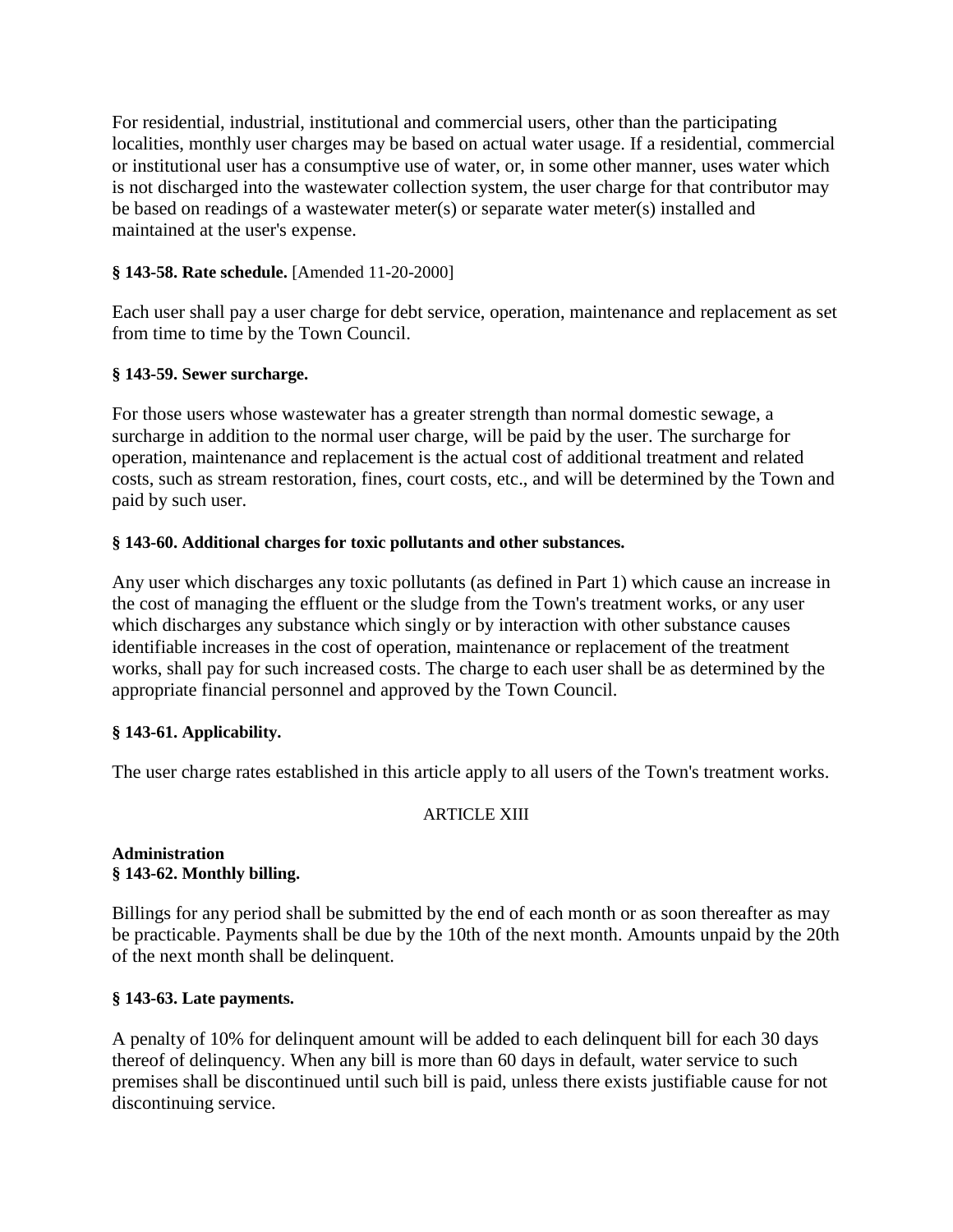### ARTICLE XIV

### **Heavy Users § 143-64. Report required; plan for reduction.**

All users contributing more than 100,000 gallons per month and whose waste strength is greater than 240 mg/l BOD or 240 mg/l SS shall prepare and file with the Town a report that shall include pertinent data relating to the wastewater characteristics, including the methods of sampling and measurements to obtain these data, and these data shall be used to calculate the user charge for that user. Such user shall also file for approval of the Town a plan for reduction of strength and a timetable for implementation of the plan. The

Town shall have the right to gain access to the waste stream and take its own samples. Should the Town do so and should the results be substantially different, as determined by the Town, from the data submitted by the user, the user charge for that user shall be revised for the next billing cycle/period.

#### ARTICLE XV

#### **Appeals § 143-65. Review authorized.**

Any user who feels his user charge is unjust and inequitable may make written application to the Town requesting a review of his user charge. Said written request shall, where necessary, show the actual or estimated average flow and/or strength of his wastewater in comparison with the values upon which the charge is based, including how the measurements or estimates were made.

### **§ 143-66. Review by Town; recomputation of charges.**

Review of the request shall be made by the Town and if substantiated, the user charges for that user shall be recomputed based on the revised flow and/or strength data, and the new charges shall be applicable to the next billing cycle/period.

### ARTICLE XVI

### **Review and Establishment of Rates § 143-67. Rate revisions.**

The Town will review the user charges at least annually and revise the rates as necessary to ensure that adequate revenues are generated to pay the costs of debt service, operation and maintenance, including replacement and that the system continues to provide for the proportional distribution of debt service and operation and maintenance, including replacement costs among users and user classes.

### **§ 143-68. Establishment of rates.**

The Town shall use the following procedures in establishing rates. The Town shall adopt a resolution setting forth the preliminary schedule or schedules fixing and classifying such rates, fees, and charges, notice of such public hearing, setting forth the proposed schedule or schedules of rates, fees and charges. This proposed schedule shall be published in two publications, which